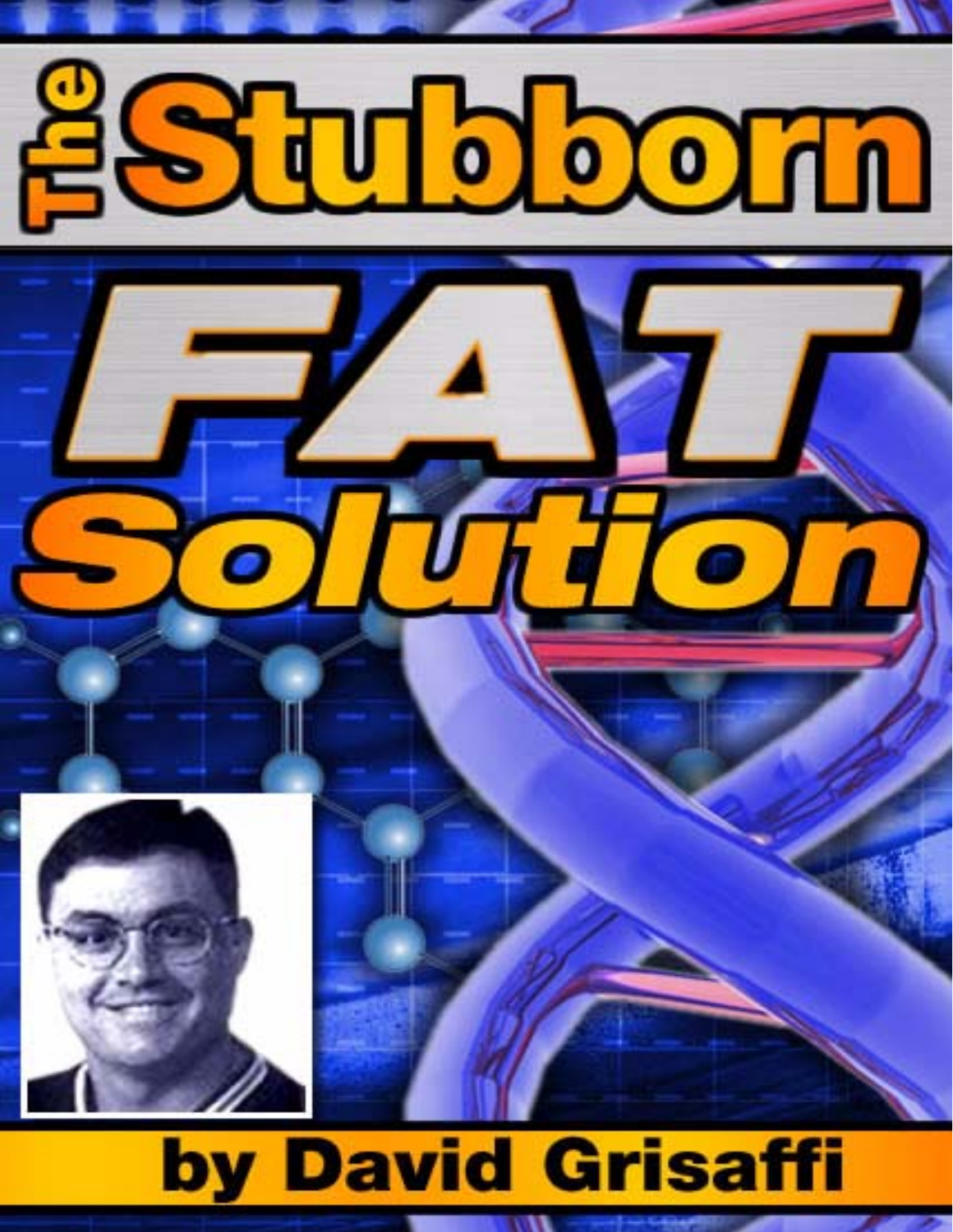**Copyright © 2007 David Grisaffi** All rights reserved.

**You may copy the electronic file for this ebook and distribute it at will, with the full permission of David Grisaffi. This book is FREE and may not be resold.**

Published by David Grisaffi and Personal Fitness Development in the United States of America.

**Editor:** Lee A. Howard (lee allen howard@yahoo.com)

#### **A WORD OF CAUTION: DISCLAIMER**

This book is for reference and informational purposes only and is no way intended as medical counseling or medical advice. The information contained herein should not be used to treat, diagnose, or prevent a disease or medical condition without the advice of a competent medical professional. This book deals with in-depth information on health, fitness, and nutrition. Most of the information applies to everyone in general; however, not everyone has the same body type. We each have different responses to exercise depending on our choice of intensity and diet. Before making any changes in your lifestyle, you should consult with a physician to discover the best solution for your individual body type. The author, writer, editors, and graphic designer shall have neither liability nor responsibility to any person or entity with respect to any damage or injury alleged to be caused directly or indirectly by the information contained in this book.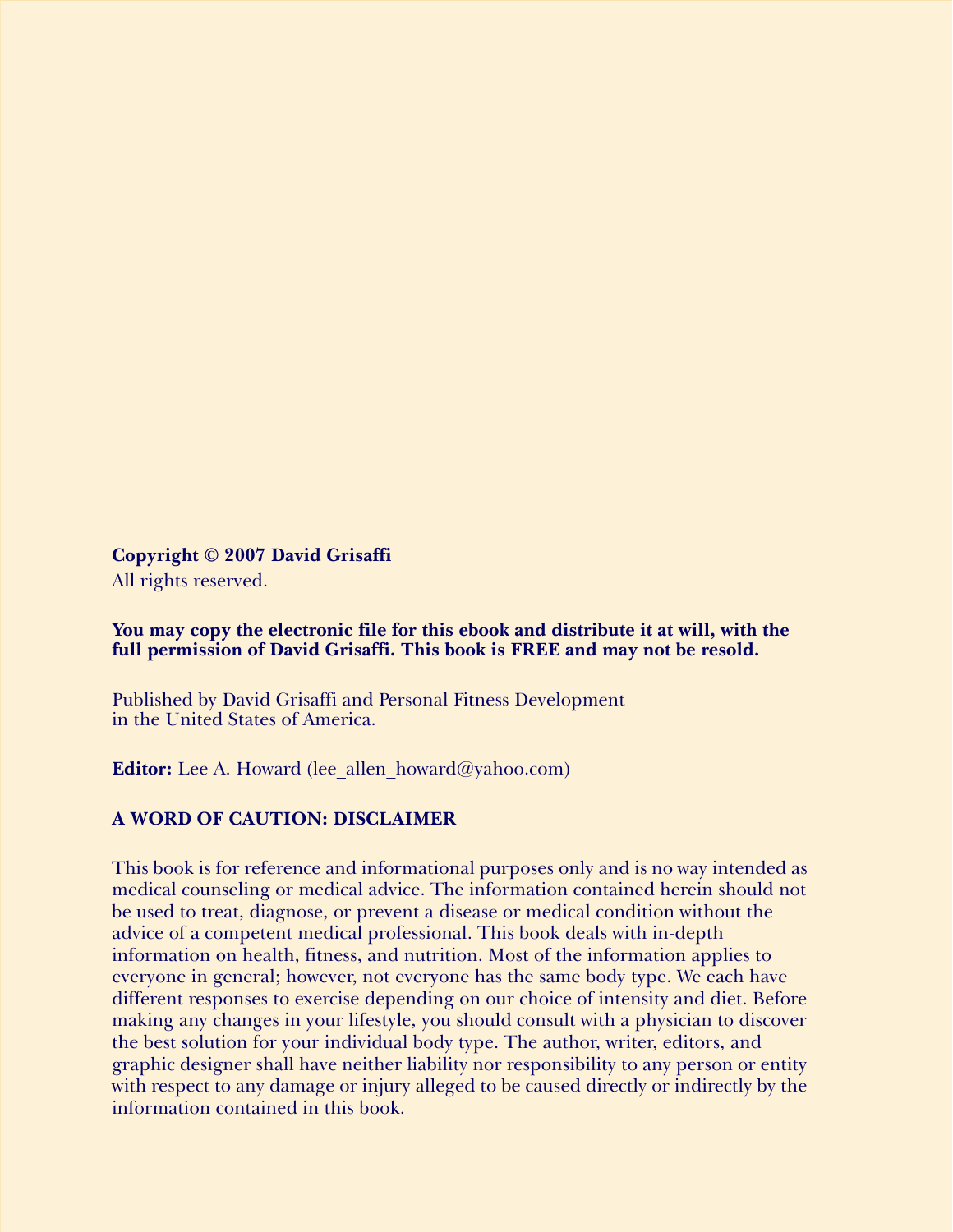

**By David Grisaffi, CHEK Corrective Exercise Kinesiologist Golf Biomechanic Certified Nutrition and Lifestyle Coach [www.FlattenYourAbs.net](http://exercise.davidfit.hop.clickbank.net)**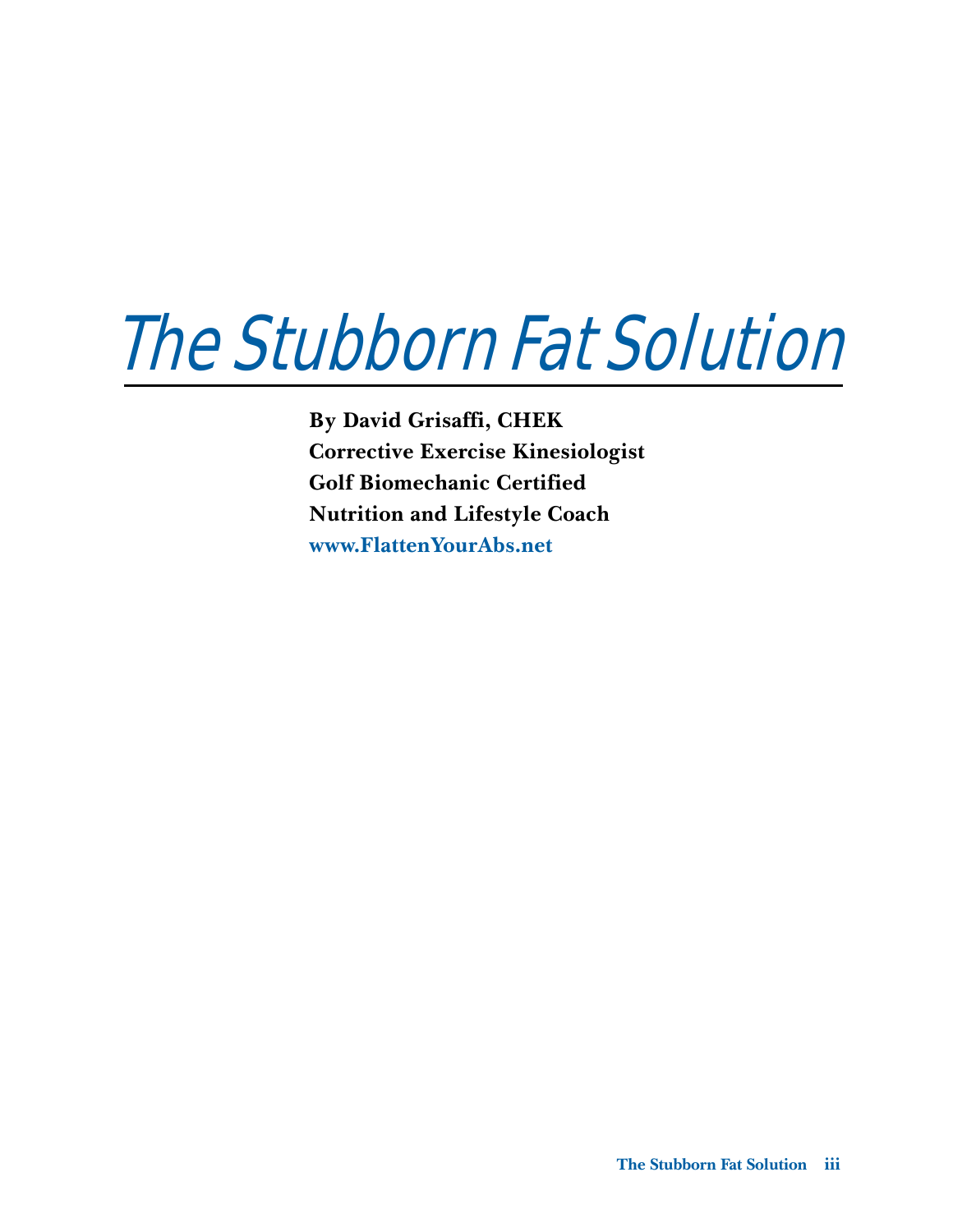#### **iv Dave Grisaffi**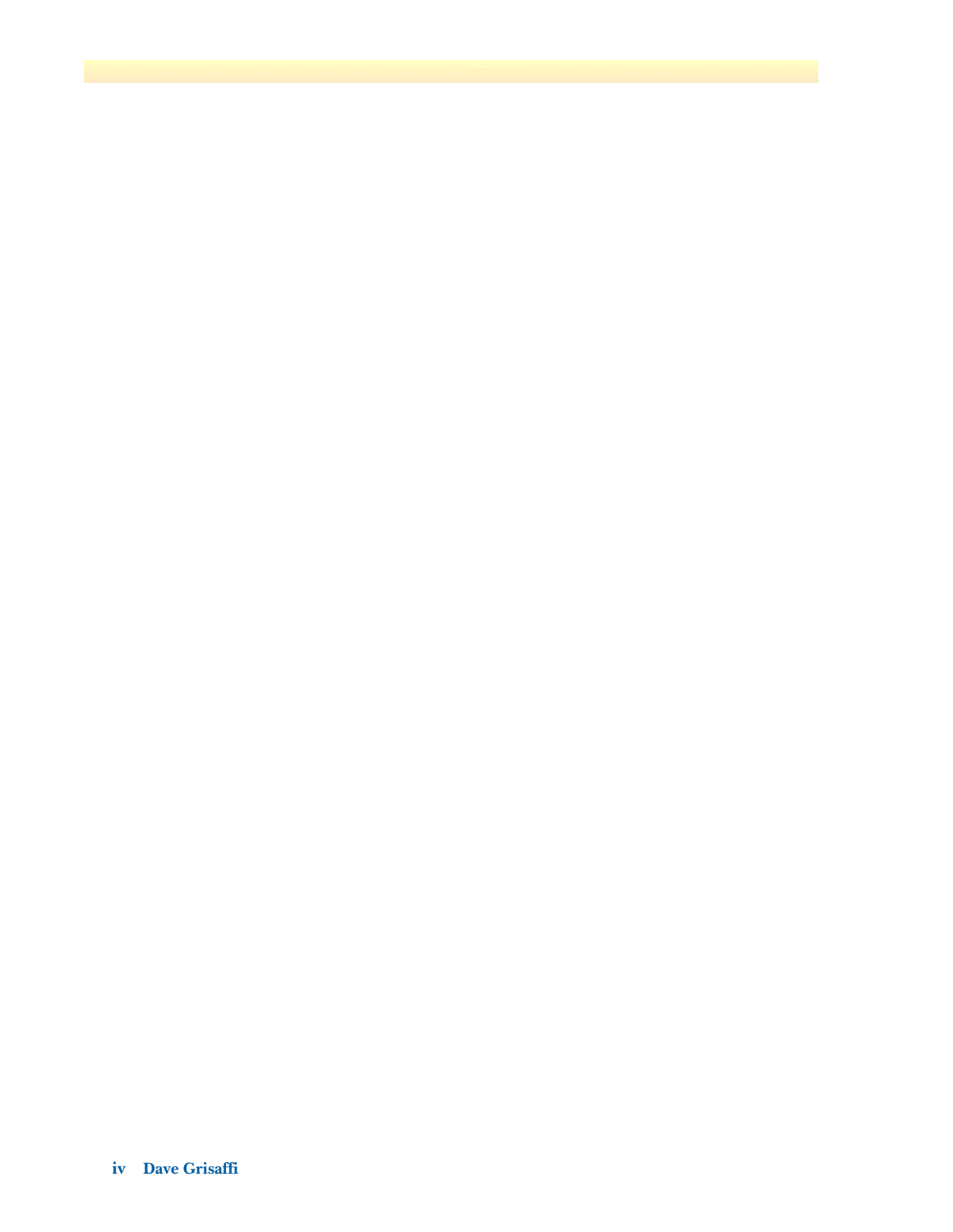## **Contents**

| Stage 1-Eat Anti-estrogenic Foods and Estrogen inhibitors 12              |
|---------------------------------------------------------------------------|
| Stage 2-Additional Foods That Promote Anti-estrogenic Hormones. 12        |
| Stage 3-Foods That Serve as Cofactors and Promote Liver Detoxification 13 |
|                                                                           |
|                                                                           |
|                                                                           |
|                                                                           |
|                                                                           |
|                                                                           |
| Incorporating a Formal Exercise Program 14                                |
|                                                                           |
|                                                                           |
|                                                                           |
|                                                                           |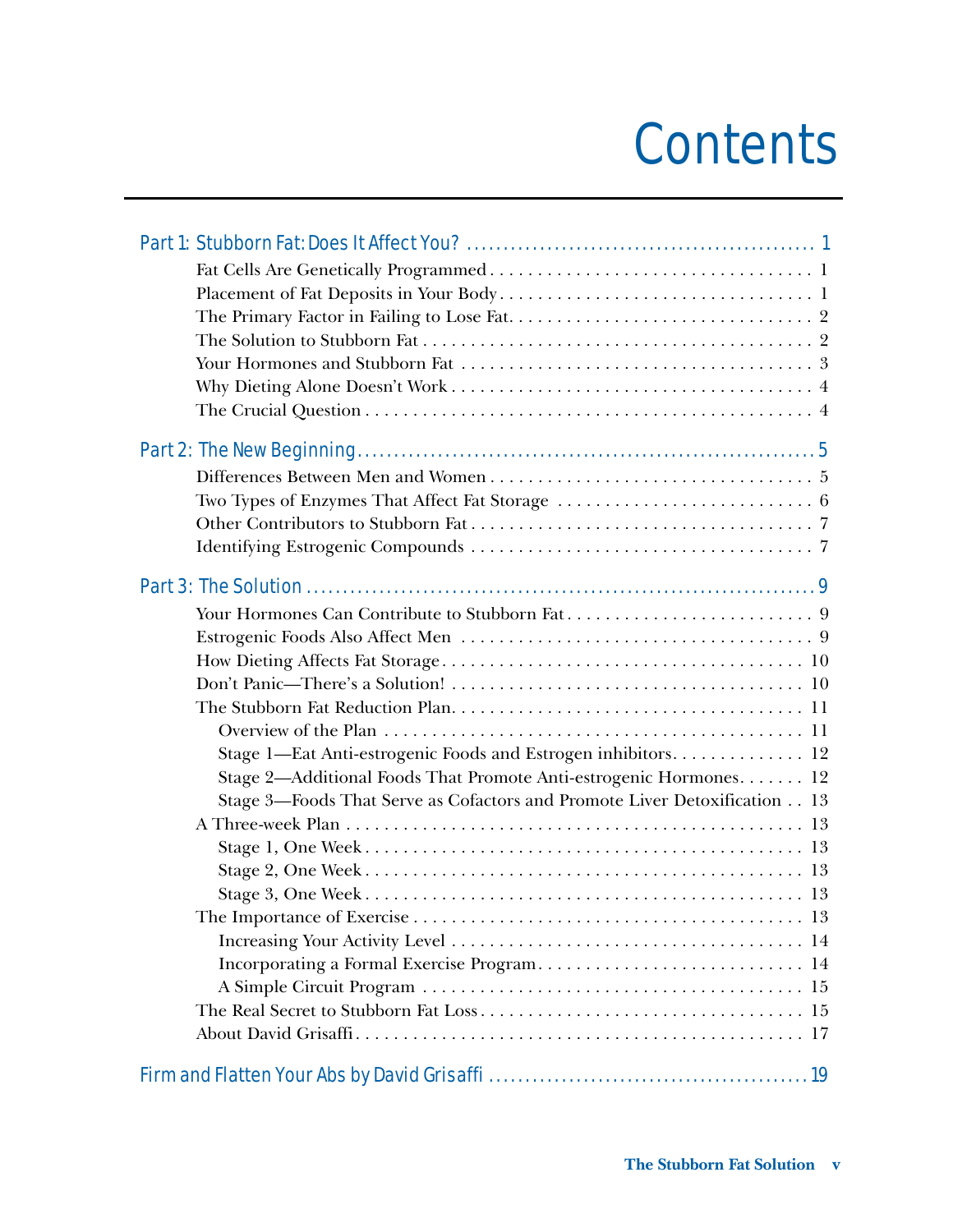#### **vi Dave Grisaffi**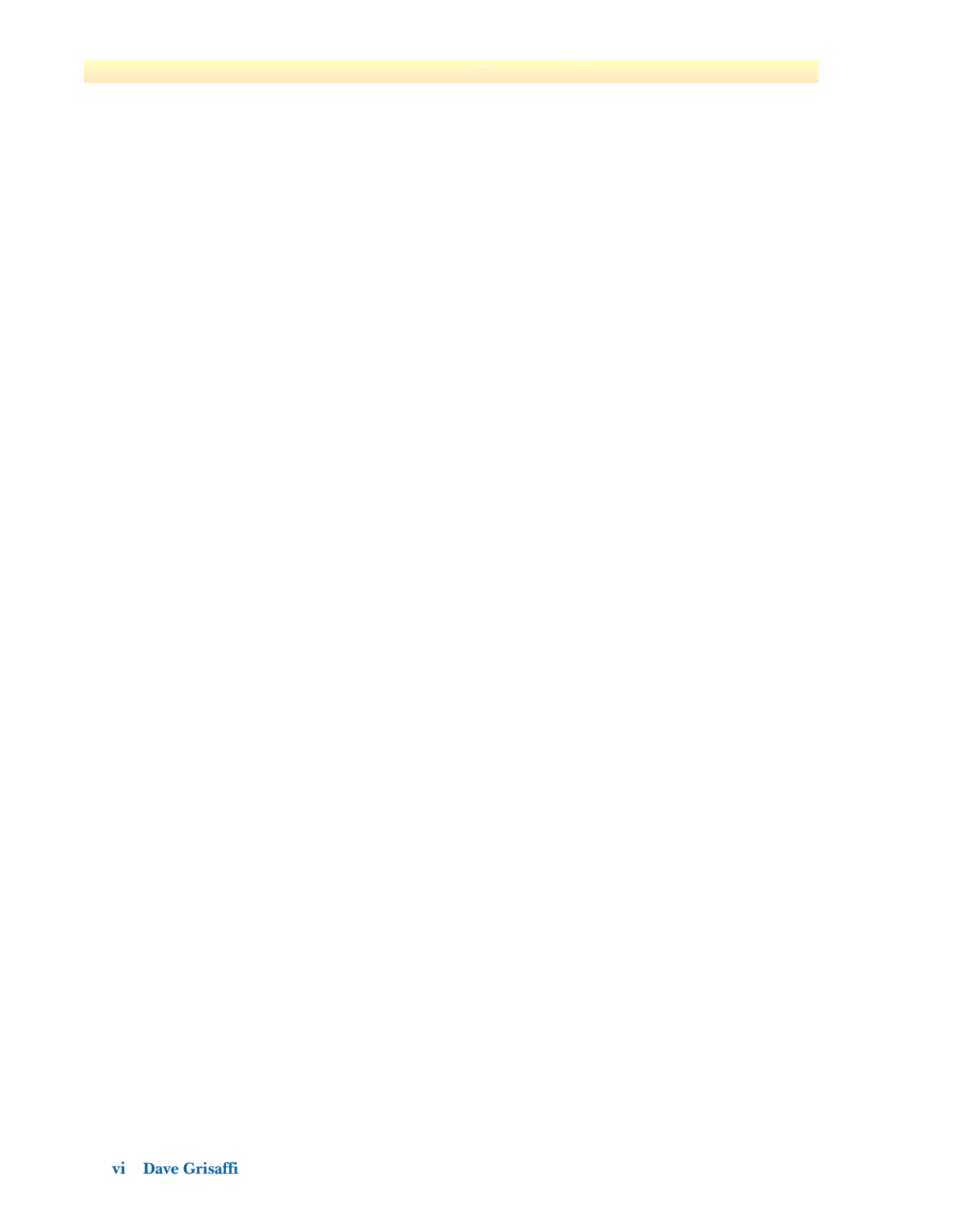# <span id="page-6-0"></span>Stubborn Fat: Does It Affect You?

EVERYONE walking the face of this earth has an abundance of fat cells throughout their bodies. In fact, if you're a healthy adult with normal body composition, you have approximately 30 billion fat cells. This is an astronomical number when you think about it. Did you ever wonder why you have so many? Have you ever wondered what those fat cells are for?

#### <span id="page-6-1"></span>Fat Cells Are Genetically Programmed

The answer is, fat cells are part of our genetic code and they enable us to use stored energy when food is scarce. This survival mechanism works very much the same today as it did 10,000 years ago. However, there is an abundance of food in modern society today, and we no longer need to store so much fat to survive.

When you consume too many calories, your body goes into storage mode for the "lean times," so to speak, but the lean time never comes. So your body simply stores those extra calories as fat. When you eat fewer calories than your body demands, your cells release stored fat for energy. Pretty simple equation; however, not all fat is the same.

#### <span id="page-6-2"></span>Placement of Fat Deposits in Your Body

The placement of fat deposits on our bodies varies depending on each person's genetic influences, lifestyle choices, and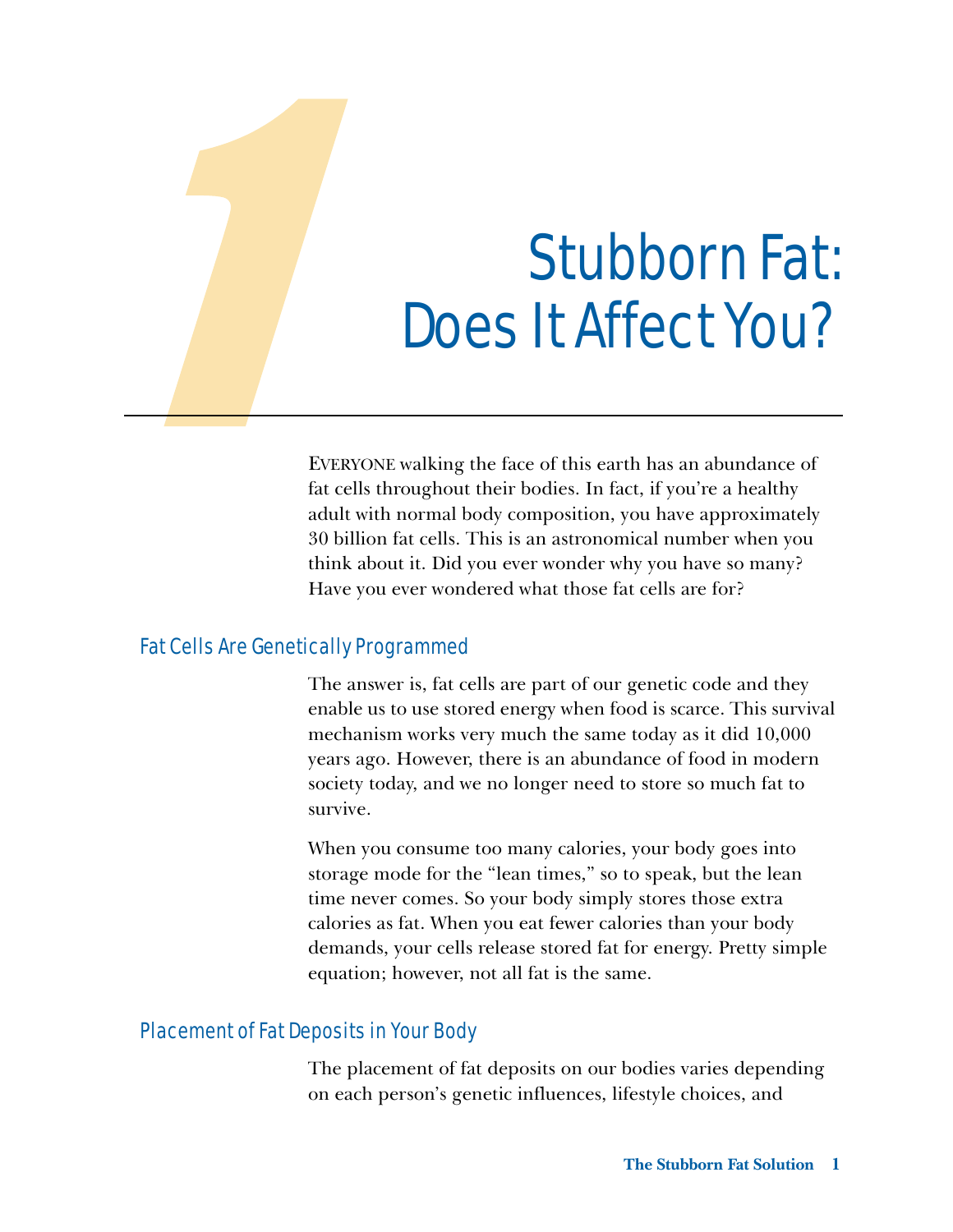nutritional intake. Men tend to store their body fat around their bellies and chest. Women tend to store it around their hips, buttocks, thighs, and the backs of their arms. A complete discussion of hormones and fat storage is beyond the scope of this article, but let it suffice to say that certain hormonal processes do determine body fat distribution.

#### <span id="page-7-0"></span>The Primary Factor in Failing to Lose Fat

Many people who attempt to lose body fat fail to account for one major factor, a stumbling block to long-term success. They approach fat loss and fitness with great enthusiasm and determination and, with this attitude, they lose body fat and feel great. Even so, they just can't seem to get rid of *all* the fat they want to. They lose fat successfully for a time, but ultimately get stuck just before all of the fat is completely gone.

This is commonly known as a *plateau*, and this phenomenon causes many people who were previously successful to lose their enthusiasm and return to their old ways. When old habits take over again—and this happens to the majority of dieters—the body fat comes back with a vengeance. This is due to programming of the fat cell. Each time you try to lose body fat again, it seems to take longer and require more effort.

#### <span id="page-7-1"></span>The Solution to Stubborn Fat

So what is the real solution? It's simple: you must understand how fat cells work and how to move past the plateau phenomenon and lose the last bit of body fat—what we call *"stubborn fat."*

I have worked with many clients and I would say most of them have a good amount of stubborn body fat. This fat is literally programmed to be very difficult to lose. It seems to remain on our bodies no matter what we do, hence the phrase stubborn fat. Most modern diets and weight loss programs seem to work in the beginning, but they never really address this crucial part of fat loss—the last bit of stubborn fat.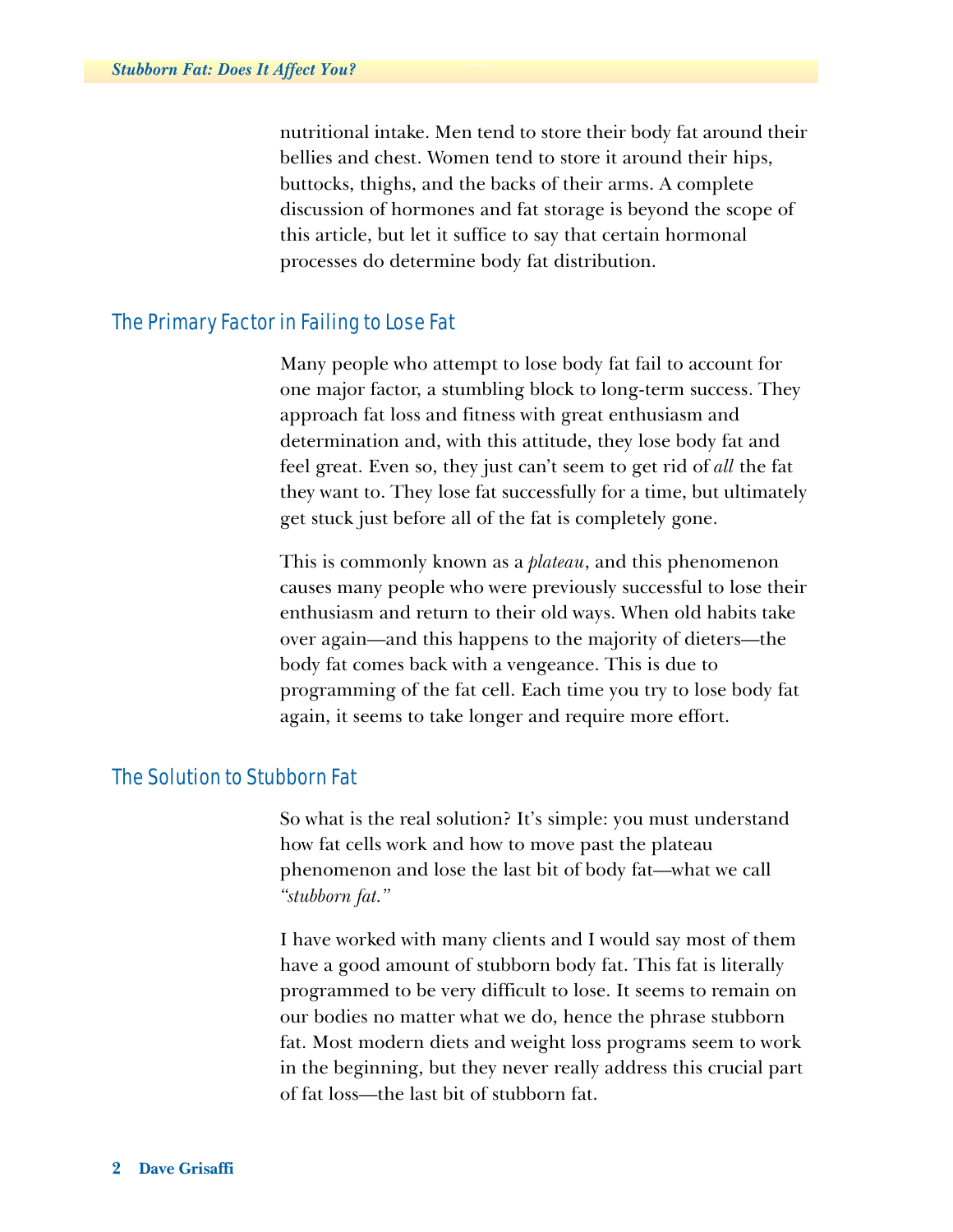#### <span id="page-8-0"></span>Your Hormones and Stubborn Fat

Stubborn fat develops when your hormonal pathways are broken down. Age does play a role in this: fat deposits increase and become more resistant to fat loss methods as you get older. This you have little control over, but some things that lead to stubborn fat development are under your control. Yo-yo dieting is one of them. Losing weight on crash diets and then regaining it—often known as the "rebound effect"—only increase stubborn fat in the long run. A decrease in exercise and activity level also compounds the stubborn fat problem. This is why people who crash-diet on low calories and refuse to exercise often have the worst stubborn fat problems of all.

Our ancestors really never had to deal with this problem because they moved and engaged in physical labor as a regular part of daily life, whereas technological conveniences and the modern lifestyle have caused many of us to become lazy and inactive.

Stubborn fat is metabolized extremely slowly and resists the hormonal process that takes place when the fat burning process starts up. To burn fat, the adrenal hormones (better known as adrenaline and noradrenaline) attach to the fat cell receptors and essentially "open them up" so the fat can be used in the energy pathways. There are two kinds of receptors in your fat cells: one is alpha and the other beta. The beta receptors are much more active and respond to adrenal hormones. To lose body fat, the adrenal hormones switch on and the body begins to use fat as energy. However, in the case of people with stubborn fat, this does not occur, so no body fat is lost.

According to my good friend and colleague Ori Hofmekler, author of *The Warrior Diet*, stubborn fat has a lower ratio of beta receptors to alpha receptors. Therefore, your body's hormonal "fat dissolver," adrenaline, is unable to enter the fat cell and open the door. Hofmekler also points out that "to make these matters worse, stubborn fat has more estrogen receptors, which cause even more stubborn fat."

If all this sounds bad enough, what makes it even worse is that if you indulge in the typical modern diet and sedentary lifestyle,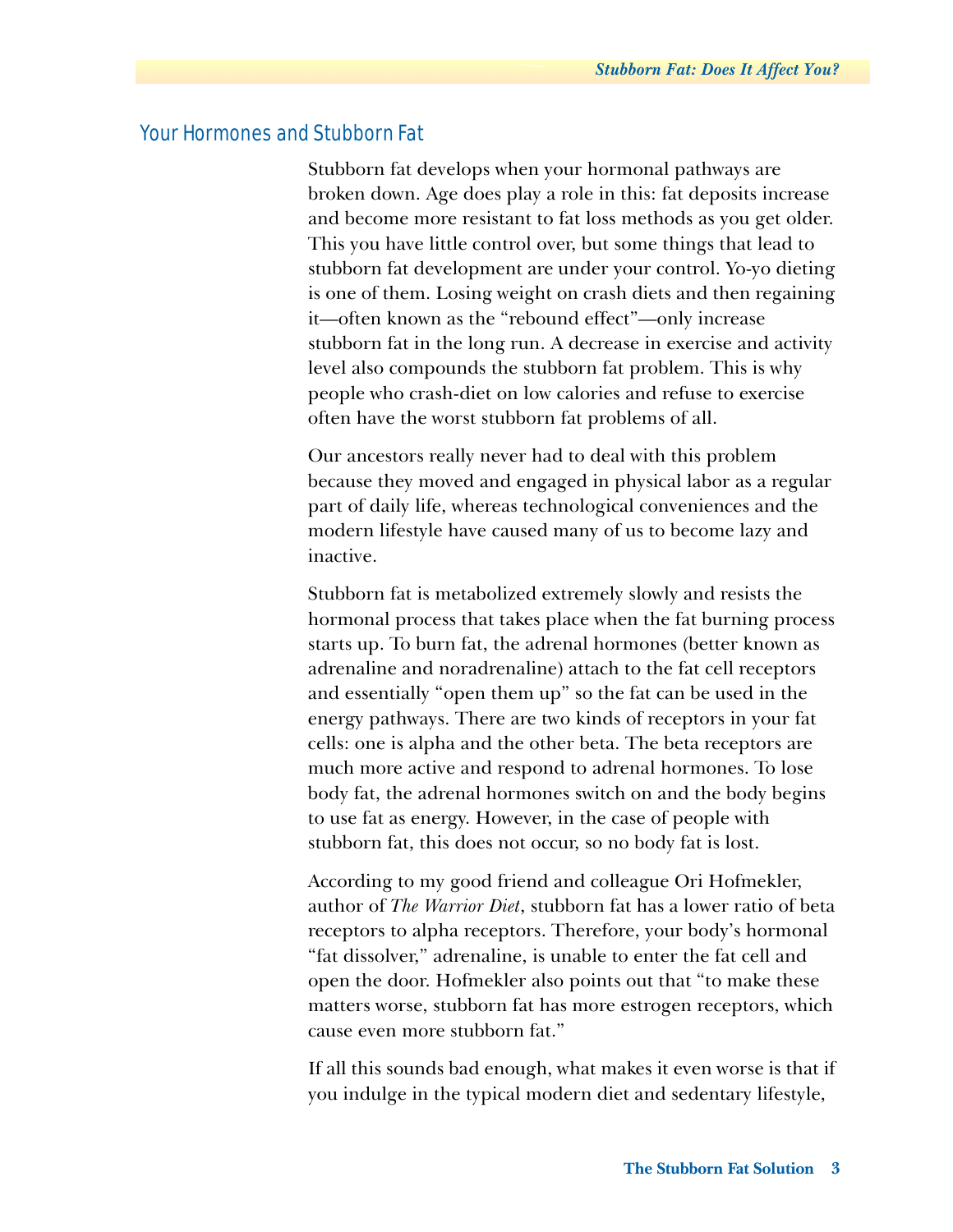this often results in insulin sensitivity. (For more information, read my past article on "Insulin Sensitivity.") On top of everything else, your fat tissue becomes so incredibly resistant to your attempts to lose it, it seems like you will be stuck with it forever.

#### <span id="page-9-0"></span>Why Dieting Alone Doesn't Work

Diets fail because they only look at the caloric reduction side of the equation. You need to understand the other variables in the equation—exercise and lifestyle. You must understand the deeper issues you are really dealing with. Getting rid of stubborn fat is not nearly as simple as just slashing calories and dieting. Stubborn fat is the result of a complex interplay of biological and hormonal processes—all of which are affected by how you eat, how you move, and the type of lifestyle you lead.

#### <span id="page-9-1"></span>The Crucial Question

Now that you understand why you have stubborn fat, right down to the hormone and receptor level, the question is: *How do you alter your nutrition, exercise, and lifestyle to get rid if this resistant body fat?*

The answer is revealed in Part 2. Read on…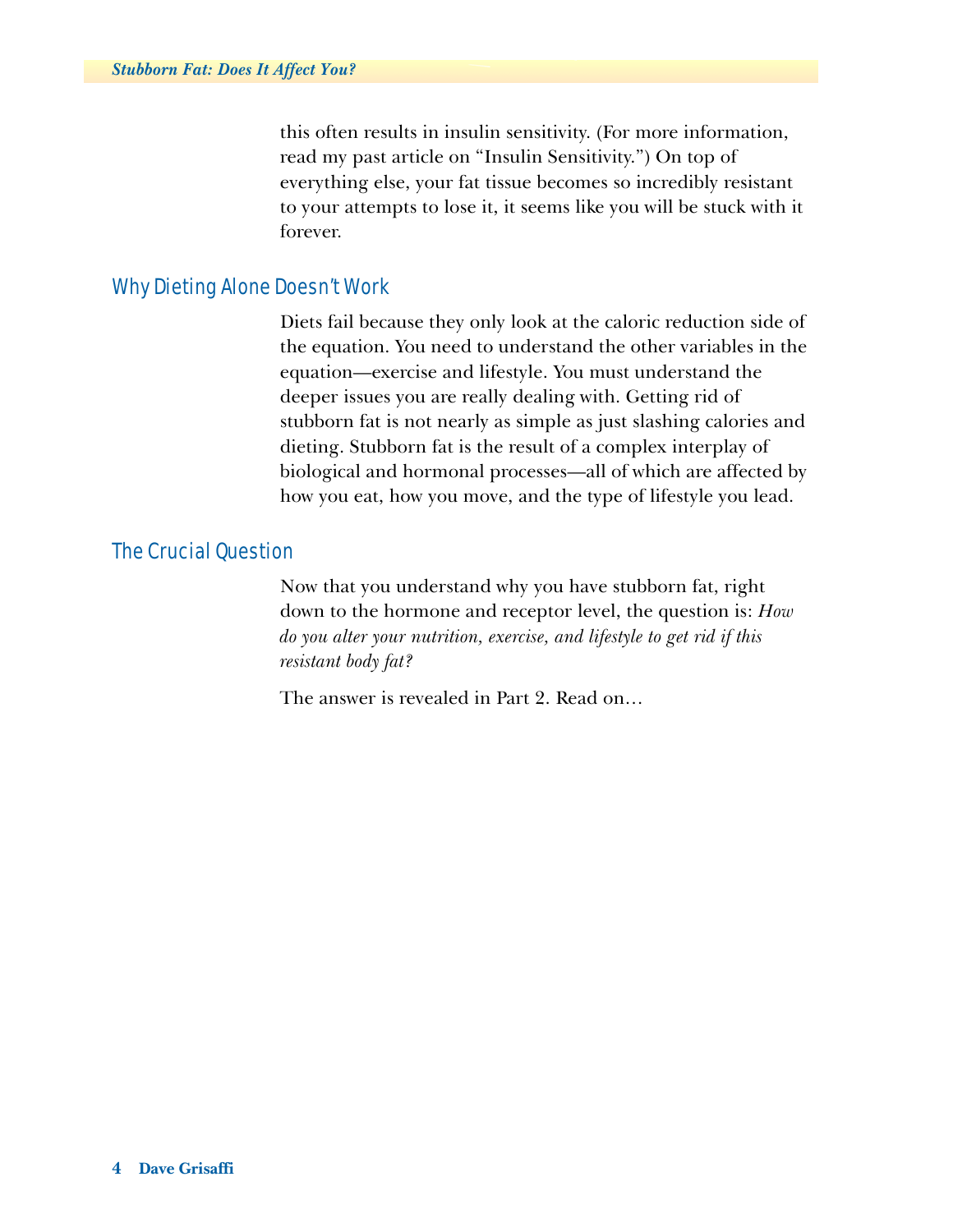# The New Beginning

#### <span id="page-10-1"></span><span id="page-10-0"></span>Differences Between Men and Women

WHEN it comes to the physical make-up of men versus women, many differences are obvious. Men, on average, are 10–15% larger than women, weigh 20% more, and are 30% stronger (especially when considering upper body strength). Testosterone is one of the major hormones active in men's bodies. Testosterone stimulates muscle enlargement and bone growth and also raises the level of red blood cells in a man's blood stream. Men also produce more HGH (human growth hormone).

What you may not know, however, is that all of these factors combine to make oxygen much more available to a man's cells than a woman's cells. That means a man could be working at 50% of his capacity during physical activity, but a woman would need to work at 70% of her capacity to keep up. It's not as easy for her cells to absorb oxygen.

This is due partly because women have a smaller percentage of lean tissue (muscle, organs, etc.) and a much higher percentage of body fat. Though this is detrimental in a short sprint, a higher percentage of fat means that women can power their cells longer from their body's reserves without stopping to eat or drink in order to refuel. This may translate into greater endurance. Studies comparing men and women in running, swimming, and speed skating have shown that the differences in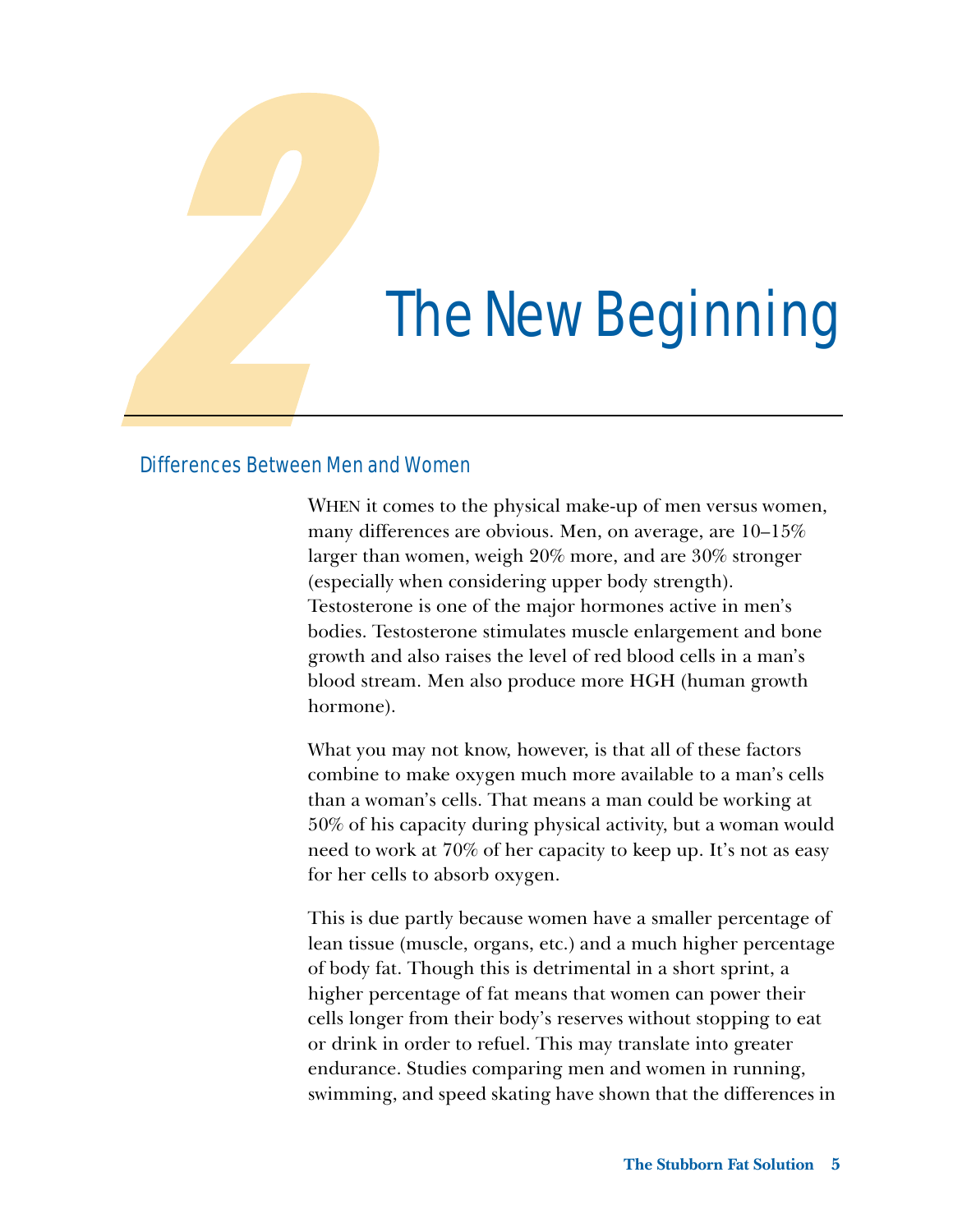time versus distance decreased between men and women as the length of the event progressed.

Hundreds of studies have showed some interesting differences between men and women in nearly every area. Looking through the research, you would discover all kinds of facts such as how much more likely women are to wear a seatbelt than men (two times more likely), to how often they are the sexual initiators in a monogamous relationship (65% of the time).

As interesting as those facts may be, let's concentrate on the differences between men and women that affect women's physical fitness. These differences are primarily found in the functioning of a woman's hormones and the construction and function of her fat cells. These two factors influence everything from the way a woman's metabolism functions to how likely she is to suffer from stubborn fat and other health-related diseases such as osteoporosis.

#### <span id="page-11-0"></span>Two Types of Enzymes That Affect Fat Storage

Although the construction of male and female fat cells is basically the same, they differ vastly when it comes to size and function. To begin with, women's fat cells are five times larger than men's! In addition, not only are women's cells capable of holding more fat, they are genetically programmed to do so. It all comes down to enzymes:

- **Lipogenic**—Fat-storing enzymes
- **Lipolytic**—Fat-releasing enzymes

Even though these enzymes are present in both men and women, women's bodies have two times the number of lipogenic (fat-storing) enzymes, and only half the number of lipolytic (fatreleasing) enzymes. This is the genetic legacy of women's role as the childbearing gender of the species. Nature wanted to ensure that women carried enough fat cells to nurture their growing babies and to breast-feed them after they were born. A baby inutero requires the mother to burn at least 300 extra calories a day, and breast-feeding can require as much as 500 extra calories.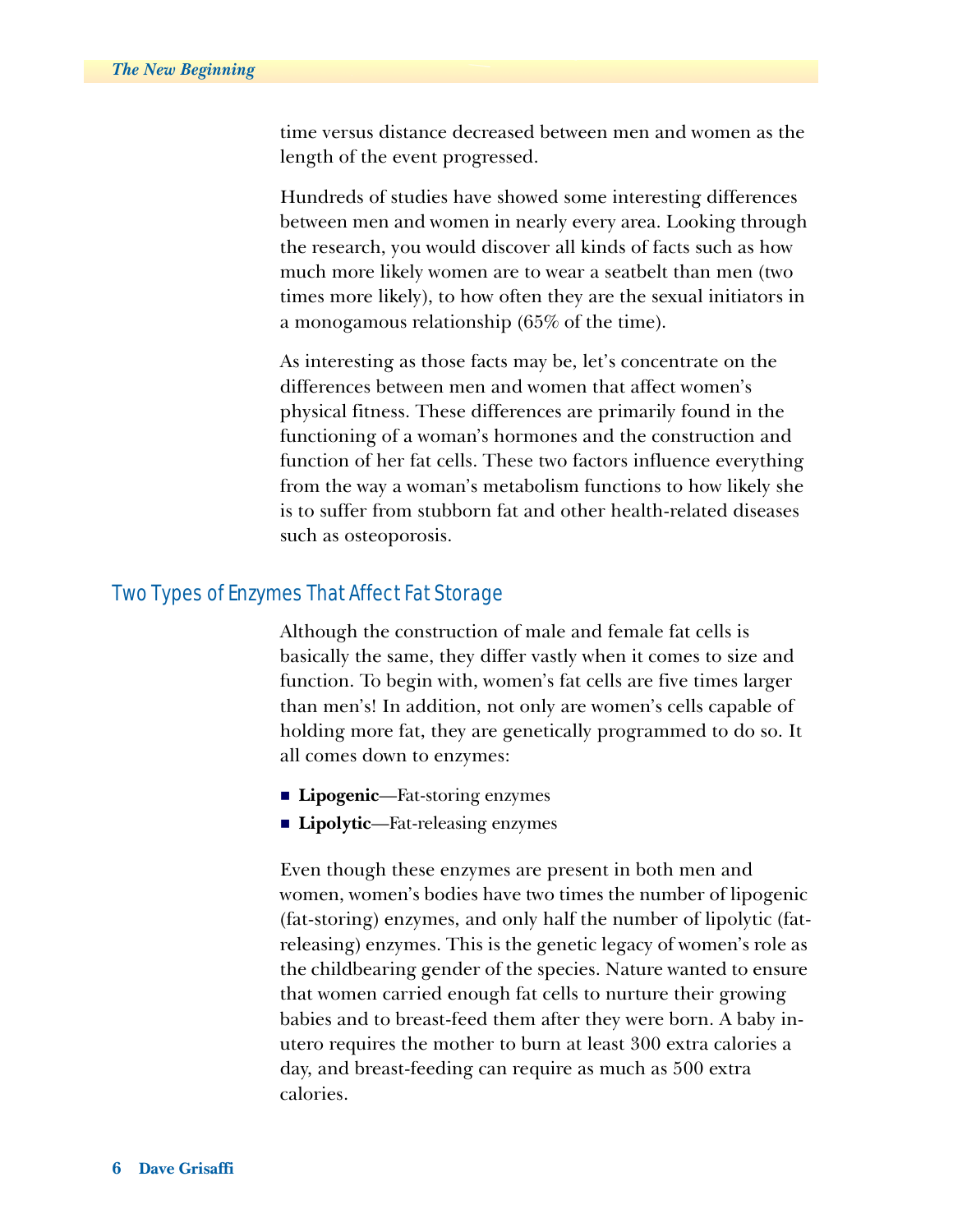In addition to supplying the normal caloric needs of a baby, our foremothers also stored extra body fat in case of drought or famine. This extra fat was stored in the hips, thighs, and buttocks. Therefore, the females who survived famine and drought to pass down their genes were the women whose bodies were adept at storing fat. Skinny thighs in the past were a serious liability, serving only to increase the risk of death when food supplies became scarce.

These enzymes tend to be balanced in a healthy person. Too much of either type develops an unbalanced system and leads to insulin resistance, a prime contributor to stubborn fat.

#### <span id="page-12-0"></span>Other Contributors to Stubborn Fat

Other contributors to stubborn fat are estrogenic compounds called xenoestrogens. These chemicals are a byproduct of fertilizers, plastics, soy isoflavones, certain herbs, and petroleum products. These compounds in our food and water supply mimic estrogenic functions and aid in binding to estrogenic fat receptors. This produces "induced aromatase influence." Aromatase is an enzyme that helps convert androgens (male hormone) to estrogenic compounds.

When this occurs, it enhances the production of estrone, which is the main culprit in stubborn fat gain in both men and women. Look at many children today and you can see that they have taken on some very feminized features such as breast fat.

#### <span id="page-12-1"></span>Identifying Estrogenic Compounds

To benefit from a program that reduces stubborn fat, you must first recognize that estrogenic compounds are all around us (and in us). To combat this problem, you should look at the food you consume and the liquids you drink, as there are many culprits that cause stubborn fat gain.

You move in the direction of gaining stubborn fat when you develop bad eating and lifestyle habits, which cause insulin resistance, a toxic overburden on the liver, and elevated estrogen. These all contribute to fat that will not go away. To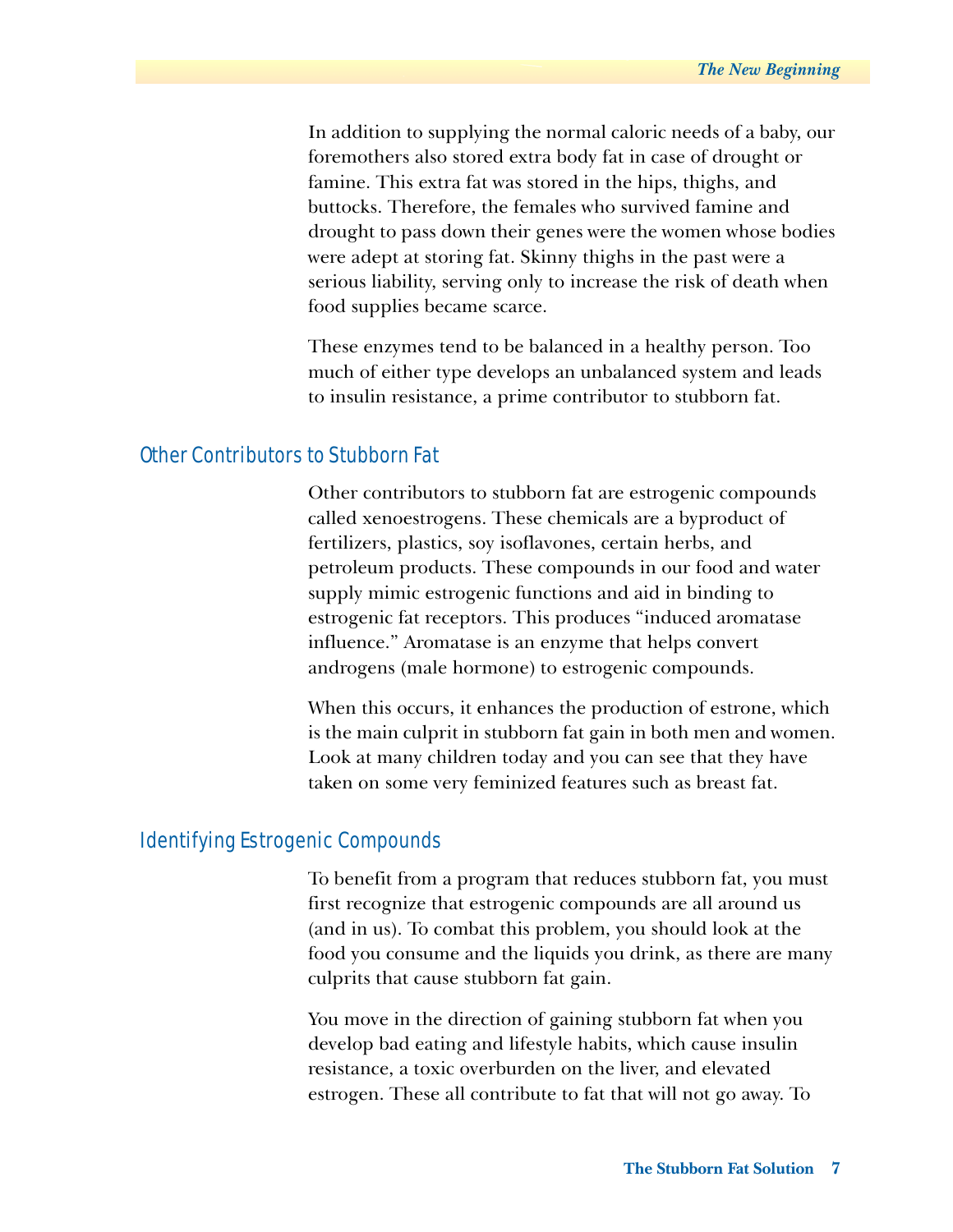open these cells, you should start by heading down the food chain. Minimize or eliminate all refined foods, eat plenty of fruits and vegetables (preferably organic), and exercise.

In Part 3, you will learn more specifically about how to get this stubborn fat out of your life forever.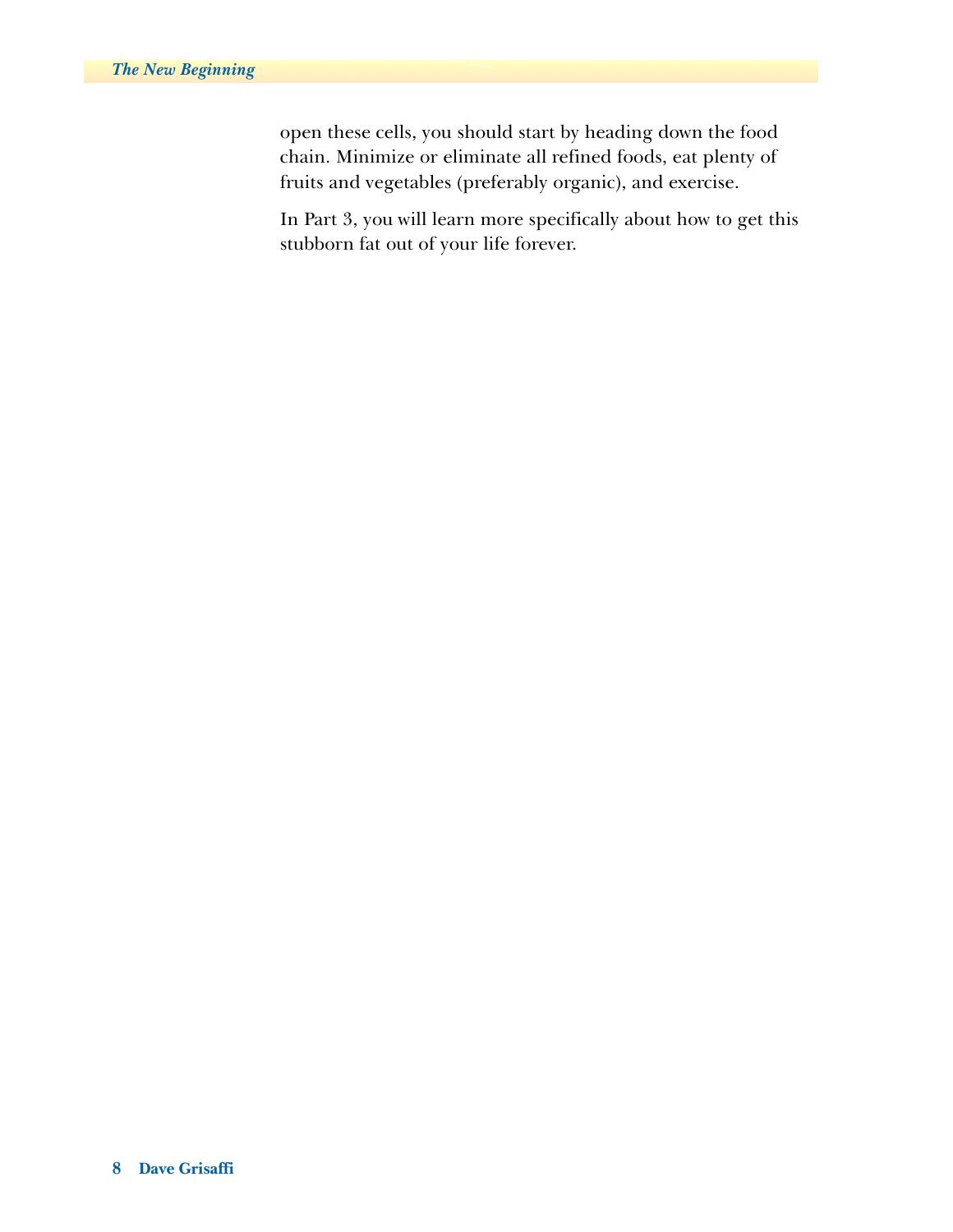# The Solution

#### <span id="page-14-1"></span><span id="page-14-0"></span>Your Hormones Can Contribute to Stubborn Fat

AS YOU KNOW from reading parts 1 and 2, your hormones can be a liability when it comes to getting rid of stubborn body fat. For example, the hormone estrogen has a unique relationship with the fat cell. Fat cells can release signals that enable your body to synthesize estrogen and to regulate the reproductive cycle. In turn, estrogen affects fat cells. An influx of extra estrogen into the body from food sources can cause fat cells to grow and become stubborn.

A similar situation occurs during pregnancy and in mothers who are breast-feeding, as these cause the fat cells in the body to swell so that they are able to absorb and store more fuel. Estrogen tells them that they need to stock up on extra fat, so the fat cells prepare to do so. This is why many women gain weight when starting birth control pills or when entering menopause when levels of progesterone fall and estrogen becomes the dominant hormone.

#### <span id="page-14-2"></span>Estrogenic Foods Also Affect Men

Most of the time, women have a more difficult time losing body fat than men. However, men are quickly catching up in this day and age because of estrogenic foods they consume in our modern Western society, rife with environmental pollution and refined foods. Ironically, one reason women have a harder time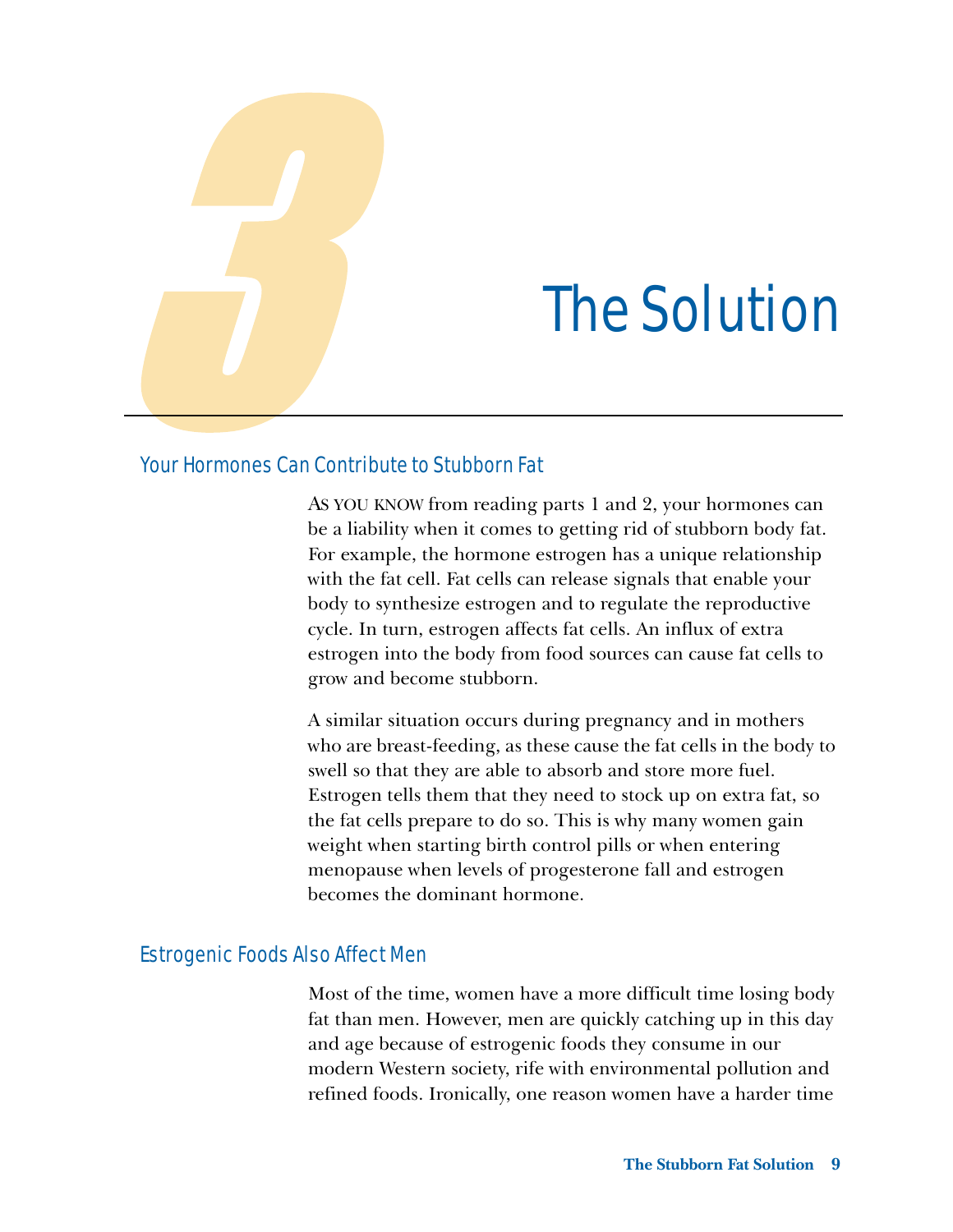with fat loss than men is because, at any given time, women are more likely to be on a severely restricted diet to attain the coveted thinness that's been established as a standard of beauty and attractiveness in our culture.

#### <span id="page-15-0"></span>How Dieting Affects Fat Storage

Unfortunately, severe and prolonged dieting shuts down the metabolism, sending the body into starvation mode. The fat cells begin sending out even more fat-storing enzymes and a significantly smaller amount of fat-releasing enzymes. Because the fat cells are afraid of being starved to death and depleted of their stores, they will hold on to the fat they have to the best of their ability, causing the body to start burning lean muscle mass to get the amount of fuel it needs.

Lean muscle mass, located in the skeletal muscles and the organ systems, is the metabolically active part of the body. This means that after the diet is over and your body is out of starvation mode, your metabolism will still not function as well as before the diet, because you have lost some of your muscle mass, which was the engine driving your metabolism.

In addition, the effects of restrictive dieting on your fat-storing and -releasing enzymes can be permanent. Though the levels will return closer to a normal level after the diet, the fatreleasing enzymes will almost always be at a slightly lower level than before the diet, and the fat-storing enzymes will almost always be at a slightly higher level. Even worse: the effects are cumulative. This means that after each successive bout of dieting, it will be harder and harder for you to lose fat and control your weight for the long term.

#### <span id="page-15-1"></span>Don't Panic—There's a Solution!

It sounds hopeless, but it's not, so don't panic! This doesn't mean that you're stuck with unwanted fat and excess weight for the rest of your life. It only means that you don't have to diet anymore. Even if you tortured yourself with deprivation diets that left you hungry, anxious, and unhappy in the past, what we know about hormones, enzymes, and fat cells can actually be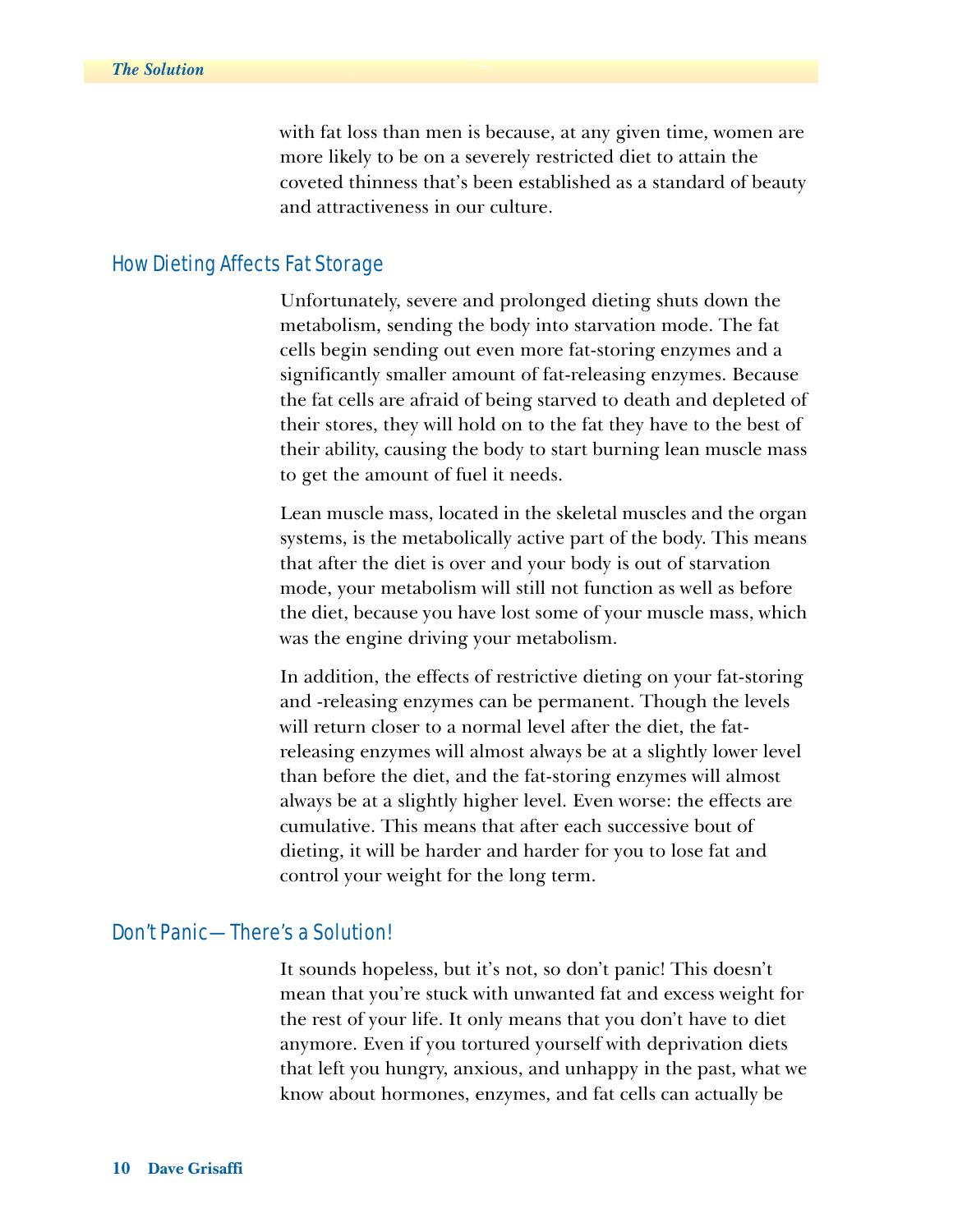great news. *You can lose your unwanted fat through good oldfashioned nutrition, calorie-burning, and metabolism-stimulating exercise and anti-estrogenic foods*.

What I suggest to you is not a magic bullet solution, and if you've been a long-term chronic dieter, it might take a lot longer to lose the amount of fat you want to lose. But by putting an end to the quick-results, crash-diet approach and taking the weight loss gradually, you will not only avoid the feelings of deprivation that sabotage many diets, but the weight you lose will be *three times more likely to stay off*.

To improve your results in losing stubborn fat and to reduce estrogenic effects on your body, there are a few steps you must take to ensure your success. Your success depends on understanding how to detox your liver, eat foods that aid in reducing estrogen, and exercise.

#### <span id="page-16-0"></span>The Stubborn Fat Reduction Plan

On this stubborn fat reduction plan, you are going to consume as many anti-estrogenic foods as possible and eliminate as many estrogenic foods as you can. In addition to stimulating greater fat loss, this type of eating will also help to detoxify your liver. Without cleaning out the liver and reducing the chemical build up, your liver becomes overburdened and your fat loss can hit the wall.

There are a few stages in stubborn fat removal, so here we go…

#### <span id="page-16-1"></span>Overview of the Plan

First and foremost you must eat unprocessed foods such as fruits, vegetables, legumes, nuts and seeds, and occasional wild salmon. This starts the detoxification of the liver as you eliminate all processed foods, grains, farm-fed livestock, and chemically altered foods. Try to eat as much organic food as possible.

The base of your anti-stubborn fat plan is to consume an enormous amount of cruciferous vegetables such as broccoli, cauliflower, cabbage, and Brussel sprouts, as these vegetables are very anti-estrogenic. Include citrus fruits such as grapefruit,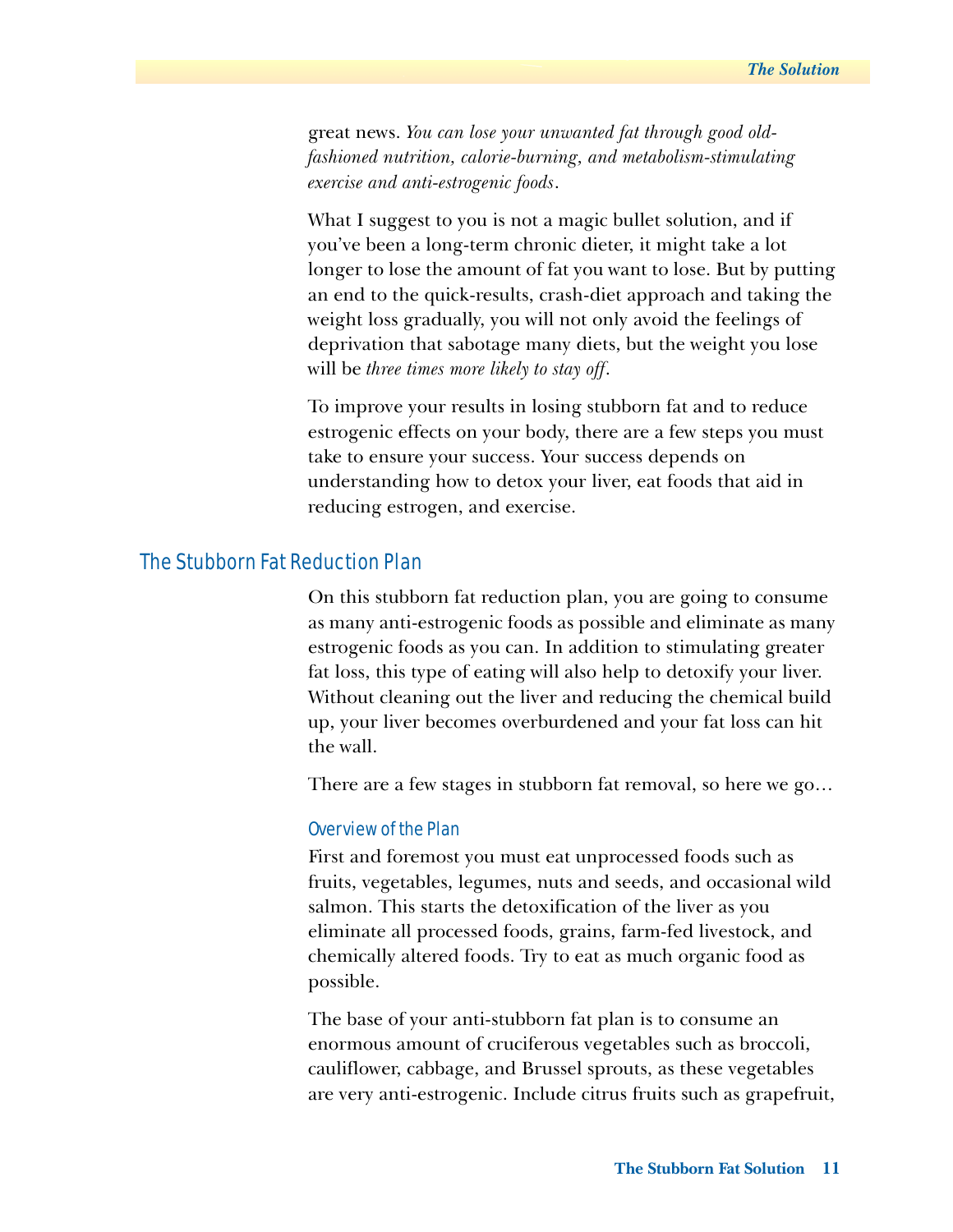oranges, and pineapple, because they have enzymes in cofactors that aid your body against radical damage and help your liver detoxify.

Supplement your diet with omega-3 fatty acids from wild caught salmon and flaxseed. You can also take an omega-3 fatty acid supplement such as Carlson's oil, available at www.mercola.com.

Eating raw nuts and seeds, avocados, and olive oil also improves your body's function. In addition, eating green leafy vegetables, whole oats and barley, legumes (no soy), and spices such as turmeric (cancer fighter), milk thistle (liver detoxifier), dandelion root (natural diuretic), and ginger increases the loss of stubborn fat by decreasing estrogen in your body.

There are many estrogen inhibitors that can help you decrease body fat quickly. According to Ori Hofmekler, consuming these foods will greatly improve your ability to remove stubborn fat and decrease estrogenic effects. Hofmekler says there are additional estrogenic inhibitors such as chrysin (passion flower), apigene (chamomile), quercetin (onions, garlic); all of these cofactors can work together to detoxify your liver and get the stubborn fat off.

To simplify, systemize, and organize this information, Hofmekler developed an anti-estrogen, anti-stubborn fat program with three stages:

#### <span id="page-17-0"></span>Stage 1—Eat Anti-estrogenic Foods and Estrogen inhibitors

- Cruciferous vegetables
- Passion flower
- Citrus fruits
- Chamomile flower
- Omega-3 oils
- Wild catch salmon
- Organic dairy

#### <span id="page-17-1"></span>Stage 2—Additional Foods That Promote Anti-estrogenic Hormones

- Raw nuts and seeds
- Avocados
- Olives and olive oil
- Rice germ oil
- Wheat germ oil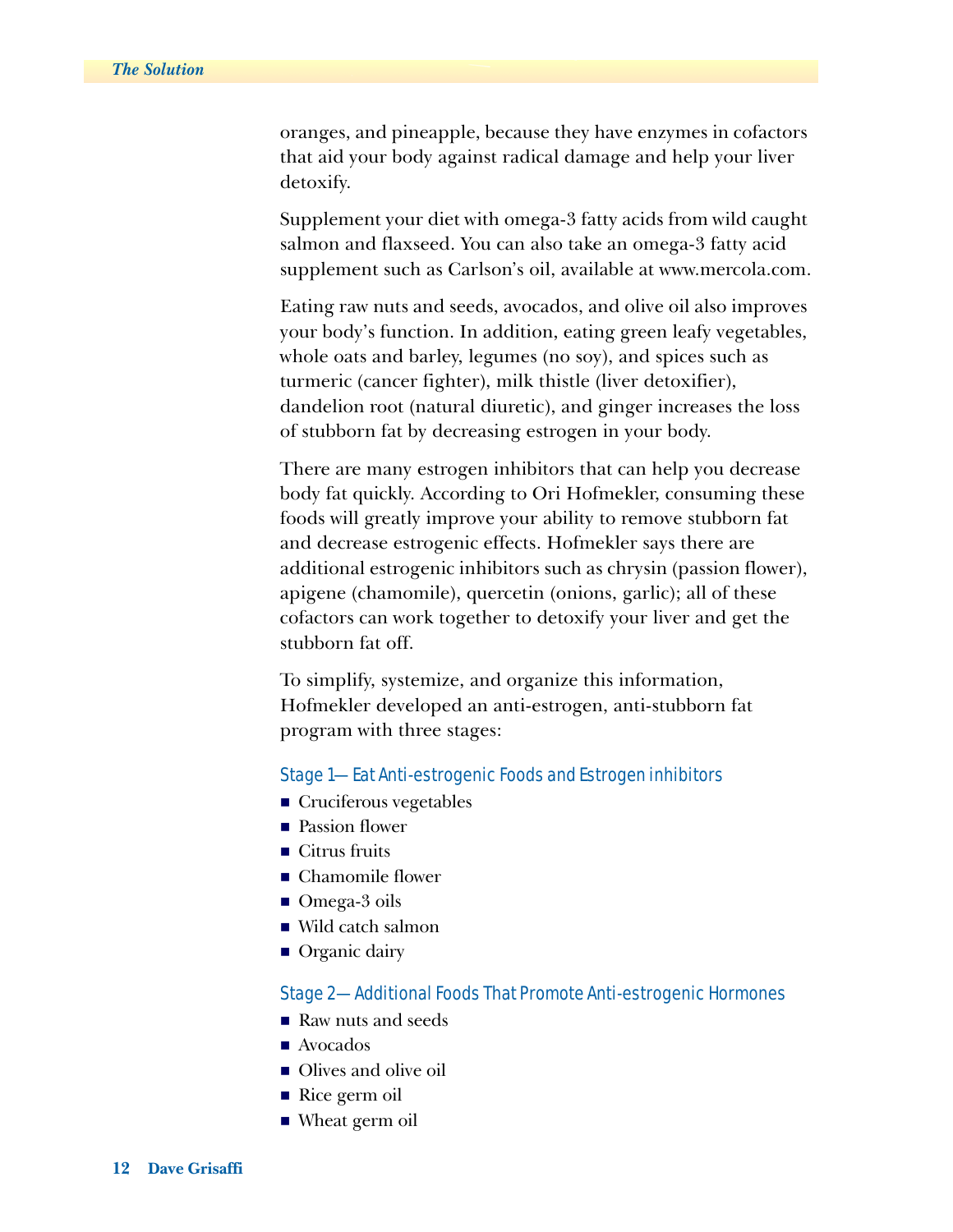#### <span id="page-18-0"></span>Stage 3—Foods That Serve as Cofactors and Promote Liver **Detoxification**

- Green vegetables
- Spices (turmeric, oregano, thyme, rosemary, and sage)
- Fruits (citrus, berries, apples, pineapple)
- Whole oats and barley
- Legumes (*no soy*)
- Herbs (dandelion root, ginger, alma berries, milk thistle)

**Note:** This is an adaption of a plan from my good friend Ori Hofmekler, author of *The Warrior Diet*. Thanks, Ori!

#### <span id="page-18-1"></span>A Three-week Plan

Outlined below is a simple plan that will produce good initial results in just three weeks. After this initial three-week phase, you can then rotate the stages to get continued and even better results. You can also alternate the stages by the day after the first three weeks.

<span id="page-18-2"></span>Stage 1, One Week Detoxify your liver

#### <span id="page-18-3"></span>Stage 2, One Week

High fat for fuel changeover

#### Stage 3, One Week

Food reintroduction

For more information on how to set up a plan on a day-to-day basis, email me at david@flattenyourabs.net.

#### <span id="page-18-5"></span><span id="page-18-4"></span>The Importance of Exercise

In addition to eating the proper anti-estrogenic foods to remove stubborn fat, it goes without saying that a crucial part of any program is exercise. Diet alone is not enough. Regular exercise is not only beneficial for fat loss, but also for your overall health. Exercise lowers body fat, blood sugar, blood pressure, and cholesterol. You need to set some goals and plan to exercise on a continual basis.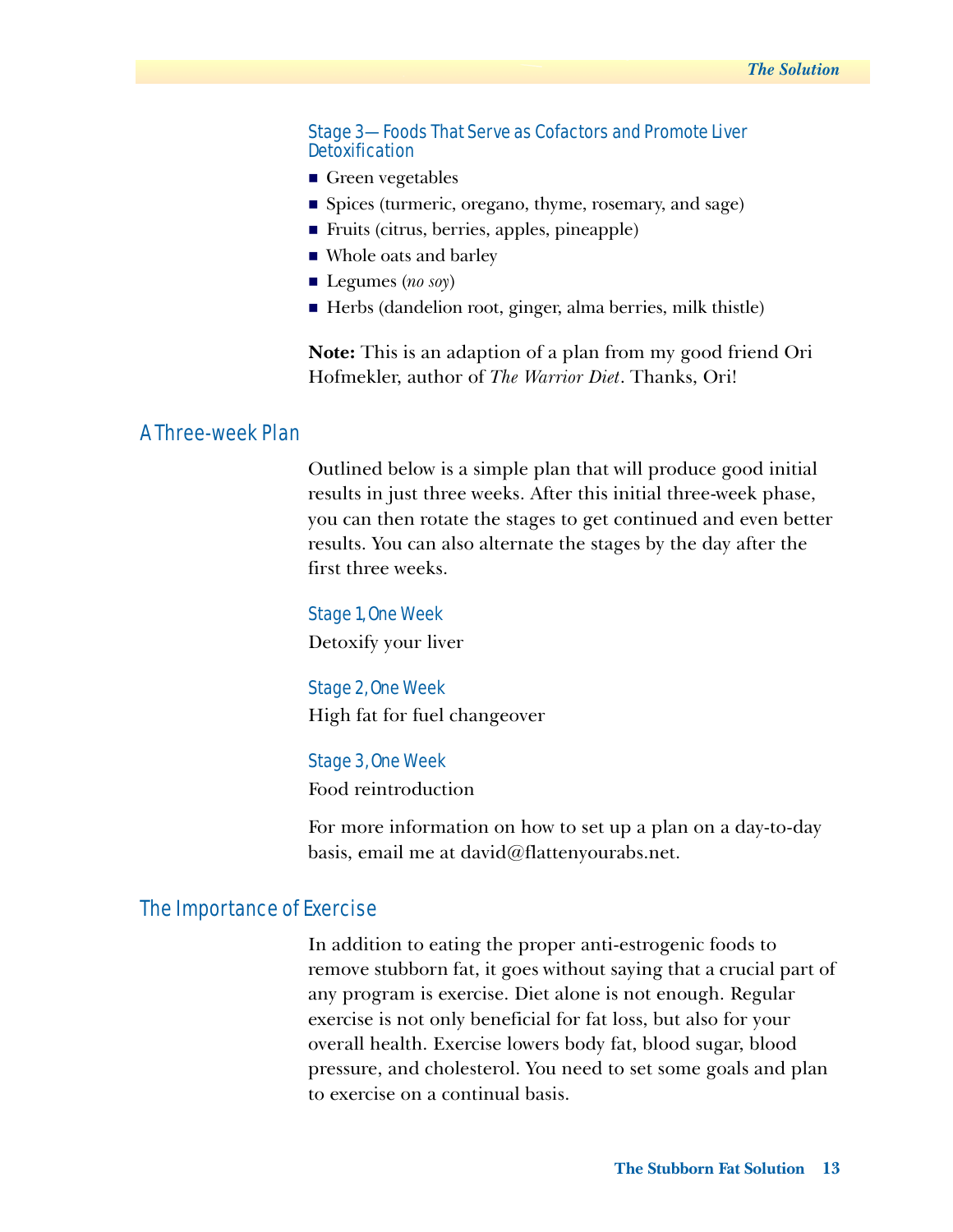If you attempt to lose weight without exercise, you should expect only temporary success and to succumb to the rebound effect. This simply means that sooner or later you will eventually gain back the fat, which will be harder to remove the next time around.

#### <span id="page-19-0"></span>Increasing Your Activity Level

Instead of using the diet-only approach, emphasize the diet and exercise combination and focus on increasing your daily activity level overall. (For more information on exercising more rather than just eating less, see my article, "Movement Sufficiency, Not Calorie Deficiency.")

Here are a few quick and practical suggestions: Walk to the store instead of driving, go for a bike ride, walk upstairs in office buildings rather than using the elevator, and park your car at the end of the parking lot instead of looking for the front row spot. Take short walks during daily breaks or after you get home. Mow your lawn with a push mower; vacuum your carpets every other day; tidy up your backyard, basement, or garage; iron your clothes; wash your windows; and play with your kids. These activities are usually not looked at as exercise or workouts, but all such activity adds up at the end of the day, and it can work wonders as it accumulates over the long haul.

#### <span id="page-19-1"></span>Incorporating a Formal Exercise Program

Naturally, of course, you should also have a more structured and formal exercise program to achieve maximum reductions in body fat. Even mowing your lawn has health benefits and burns some calories, but for really making inroads into reducing those stubborn fat stores, more intense and focused exercise is a must.

A great type of routine for stubborn fat loss goals is a circuit training program. This style of training not only raises your metabolism, improves your cardiovascular ability, and increases strength, it is also time efficient. Put together a routine that uses large body parts such as legs, chest, back, and shoulders into groups and perform all of the exercises nonstop. You can also mix cardio interval training into your circuit workouts or in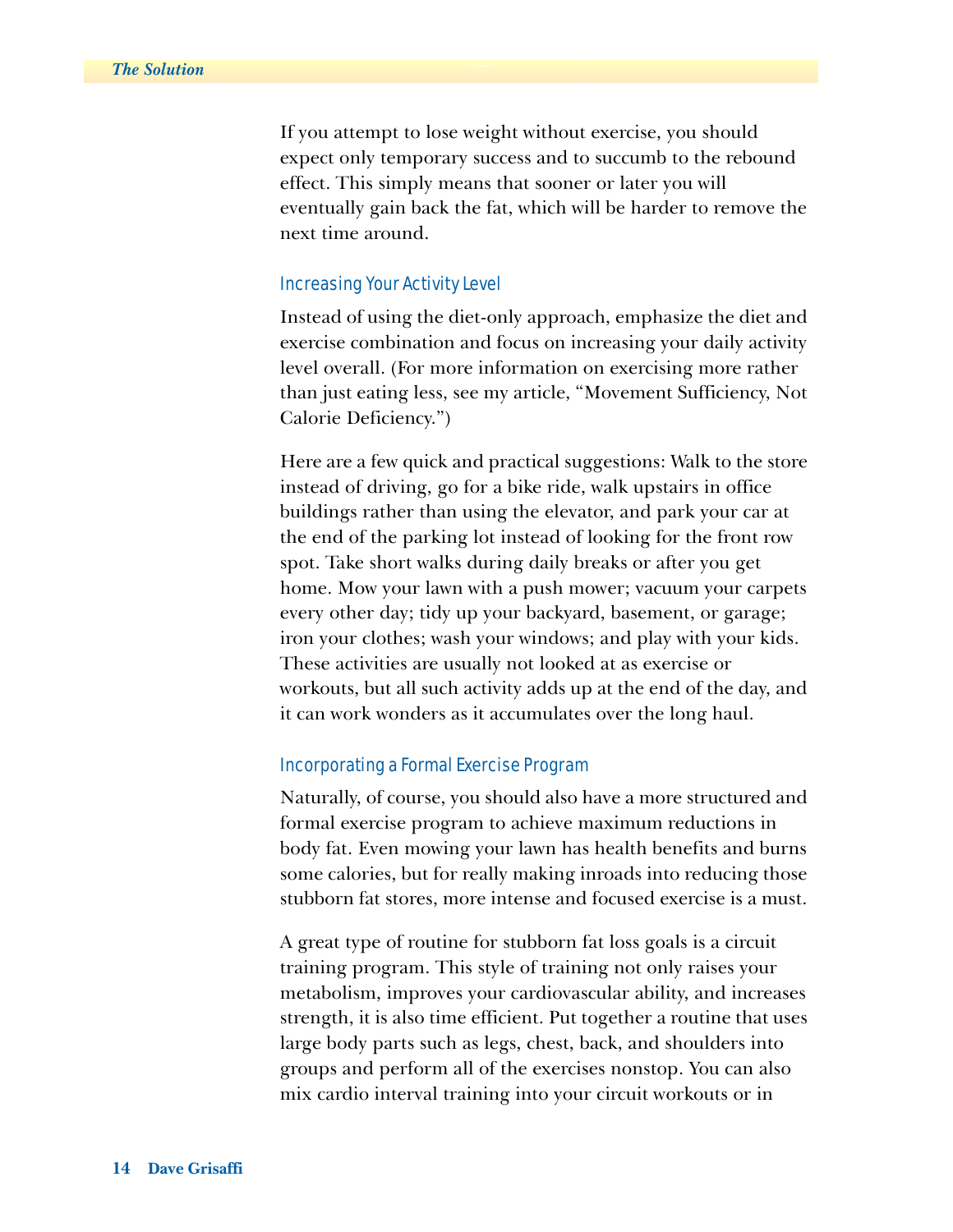addition to your circuit workouts to increase the fat burning effect.

#### <span id="page-20-0"></span>A Simple Circuit Program

Here is an example of an effective and time-efficient circuit program that can easily be performed at home with nothing but dumbbells and a Swiss ball.

A1 – Swiss ball Squats (ball up against the wall)

A2 – Dumbbell Cleans

A3 – Dumbbell Flys on a Swiss Ball

A4 – Lunge

A5 – Dumbbell 3 Matrix (side laterals, bent laterals, front laterals)

A6 – Dumbbell Row

Perform each exercise with perfect form for 6–8 reps and then get on your cardio equipment and go hard for 1–2 minutes. Rest about 90 seconds before repeating the circuit 2–3 more times, as your schedule and fitness level dictate.

#### <span id="page-20-1"></span>The Real Secret to Stubborn Fat Loss

You can easily take one or two ideas from this series, put them to work, and immediately begin to see improvements in stubborn fat reduction. However, the real secret, if there is one, is putting all the pieces together into a comprehensive, healthy lifestyle overall.

The lifestyle suggestions below may seem basic and general, but when combined with what you've learned in this article series, they will have a profound impact on your outcome.

- 1. Don't diet—Eat reasonably but do not starve or deprive yourself; avoid yo-yo dieting.
- 2. Avoid empty calories and processed refined foods like sodas and sweets.
- 3. Eat many smaller meals—Eat light at every meal to keep your blood sugar steady and your metabolism stoked.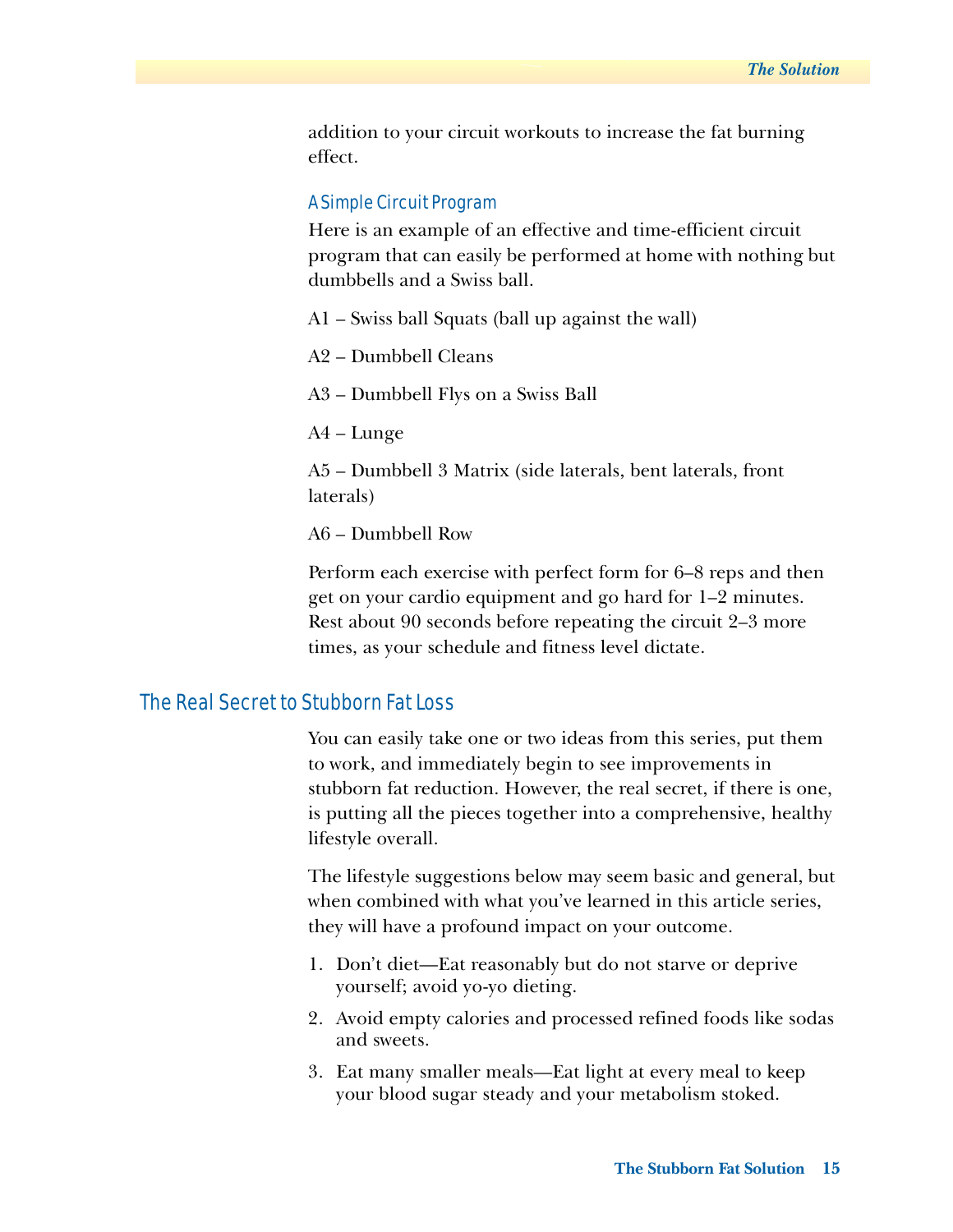- 4. Eat healthy fat—Eat omega-3 fatty acids such as those found in salmon to promote proper hormone function and balance.
- 5. Eat a *lot* of vegetables, focusing on the cruciferous variety.
- 6. Drink lots of water—What can I say other than, "without it, you will die!" Drink half an ounce for every pound you weigh.
- 7. Get sufficient quality and quantity of sleep.
- 8. Keep stress to minimum.
- 9. Avoid excessive and chronic use of stimulants.
- 10.Exercise—Just a little increase in daily activities will go a long way toward improving your health; add circuits and intervals to knock off the most stubborn fat.
- 11.Have a little fun—Find an exercise program you enjoy and stick to it.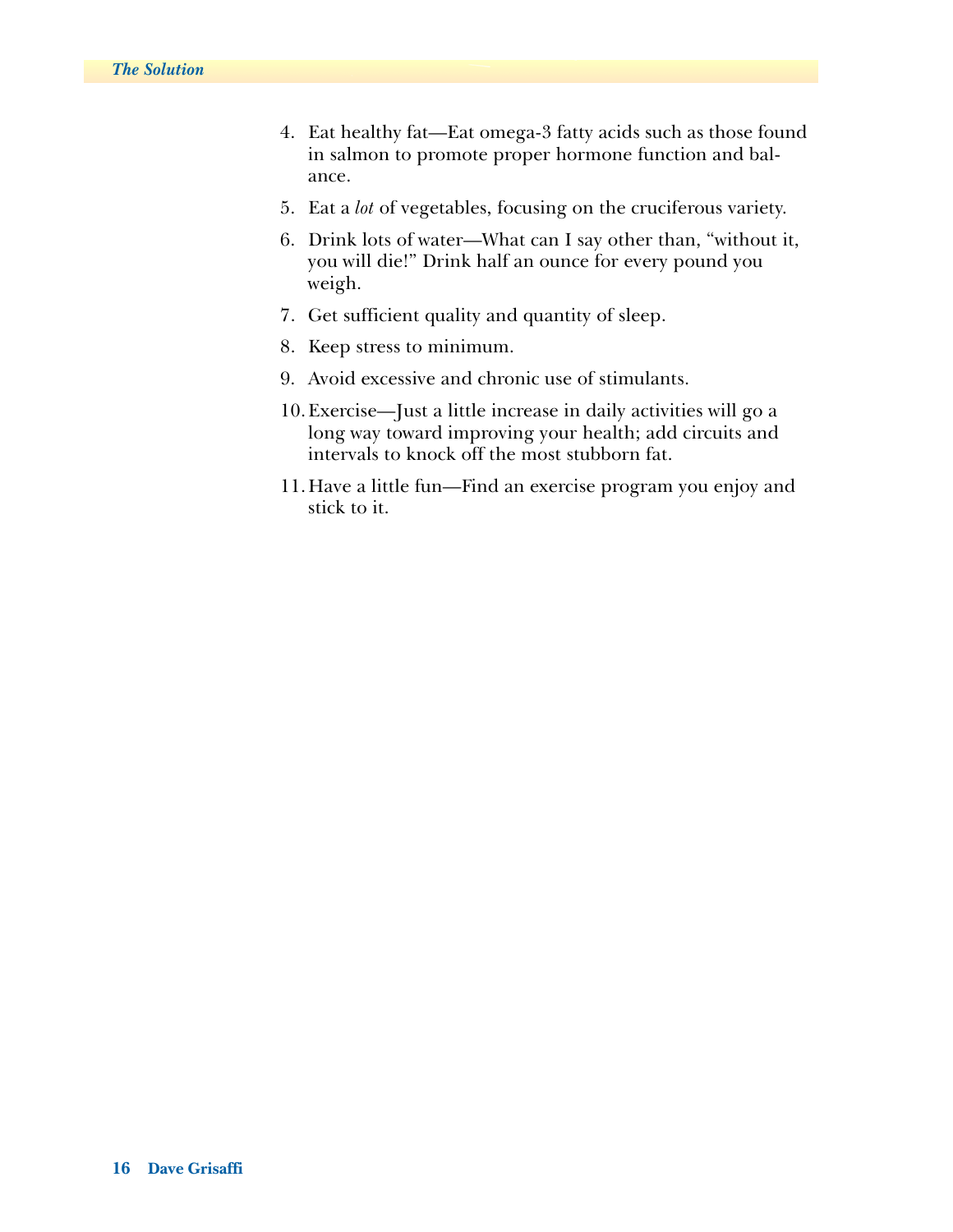#### <span id="page-22-0"></span>About David Grisaffi



David Grisaffi has been a sports enthusiast his entire life. His love for sports led him into a career in sports conditioning and fitness training. David majored in physical education and holds multiple certifications including three from the prestigious CHEK Institute: Level II High Performance Exercise Kinesiologist, Golf Biomechanic, and Health and Lifestyle Counselor. He is also certified with the International Sports Sciences Association as a personal trainer and specialist in performance nutrition.

David was a high school wrestling and baseball coach and is currently an independent trainer and strength coach. He has been sought after by some of the top athletes in professional sports including world champion boxer Greg Haugen and professional golfer Michael Putnam.

David's ebook, *Firm And Flatten Your Abs* is an online bestseller that teaches you how to lose body fat, develop six-pack abs while improving strength, function, and athletic power. You can contact David or learn more about his programs at **[www.FlattenYourAbs.net](http://exercise.davidfit.hop.clickbank.net)**.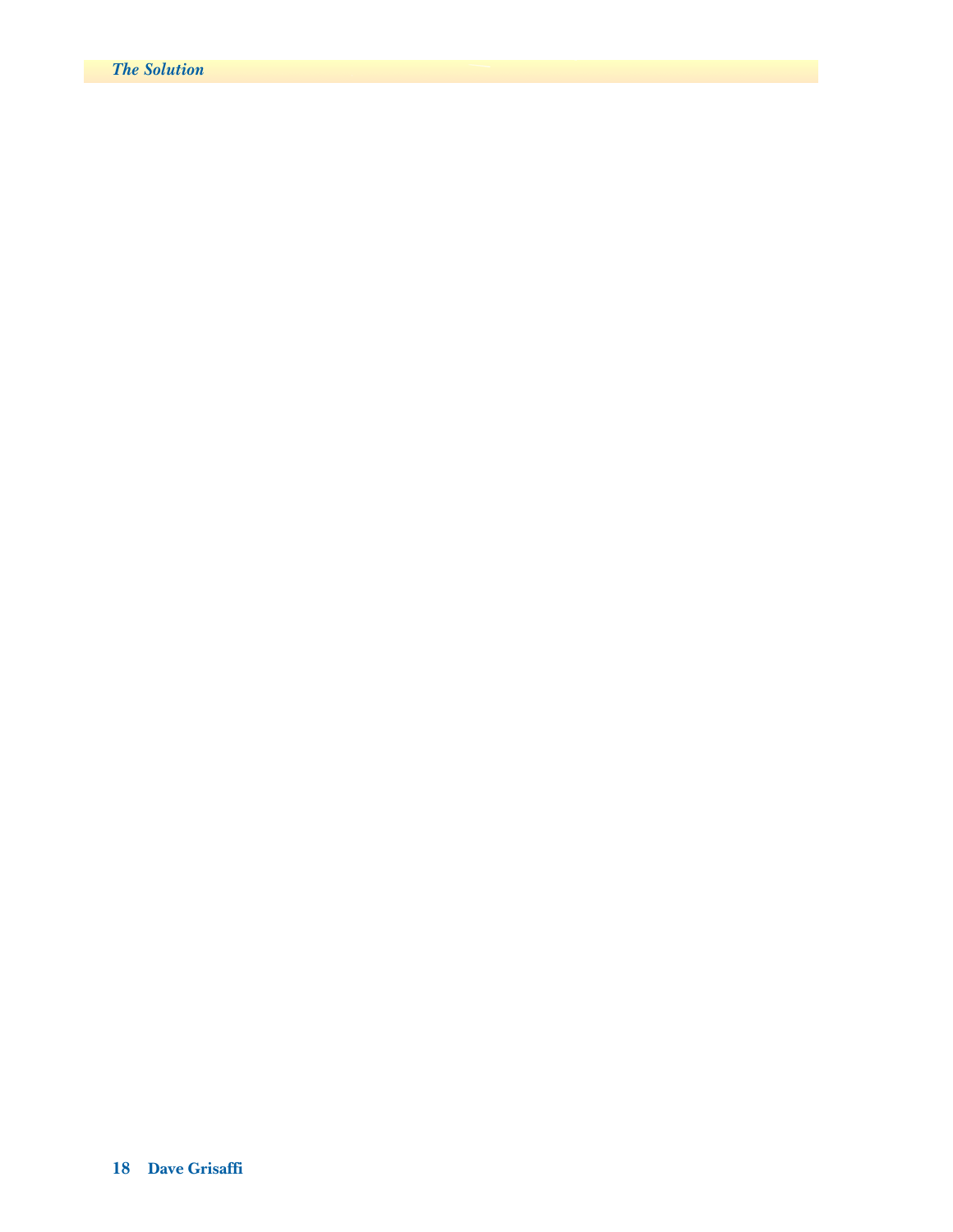# <span id="page-24-0"></span>Firm and Flatten Your Abs by David Grisaffi

#### Ebook Review by Tom Venuto



Abs! Abdominals! Your six-pack! The core muscles! No matter what you call them, everybody wants them. Whether you're training for sports, bodybuilding, or just to look good on the beach; whether you are male or female, young or old, it doesn't matter. There's not a single person who doesn't want a lean, tight, fat free set of abs.

The trouble is, getting great abs is not easy. Most people will waste years of effort and hundreds or even thousands of dollars on all the latest infomercial gadgets and diet gimmicks, trying in vain to obtain that ever elusive lean,

muscular six-pack stomach, with nothing to show for their efforts.

If you want to save time and money, separate hype from truth, and bypass years of trial and error, then you must educate yourself in two critical areas: (1) abdominal exercise, and (2) fat burning nutrition. You can't get great abs without both! That's where David Grisaffi's new ebook, *Firm and Flatten Your Abs* (second edition), comes in.

*Firm and Flatten Your Abs* goes beyond conventional crunch routines, and there's not a single sit-up in the entire book. Much of the program is based on developing a strong, powerful, injury-proof core.

The *core* refers not just to the abdominal muscles, but your entire trunk musculature, including deep muscles you can't see (like the Transversus Abdominis, or TVA).

Why should you care about muscles you can't even see? That's a question I would have asked many years ago in my early competitive bodybuilding days when all I cared about was looking good on stage and having ripped six-pack abs, but now I've learned better. The answer is, among many other reasons, to stabilize the spine and eliminate lower back pain, which 80% of us will suffer from at some time in our lives.

If you're an athlete—recreational or competitive—core strength means better performance on the playing field. If you're not an athlete, greater core strength means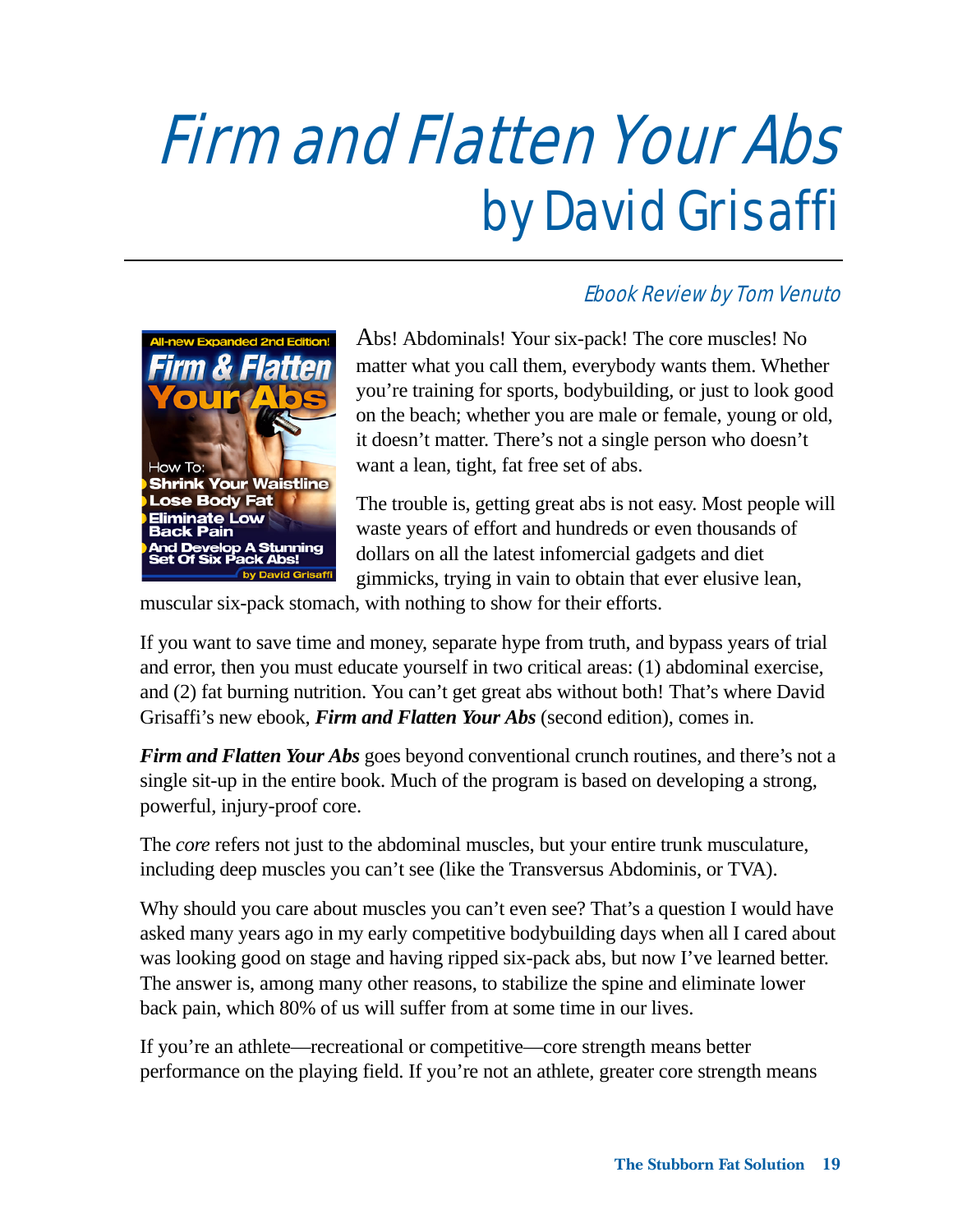more efficient and safer performance of regular, day to day activities. If you know anyone who blew out their back lifting boxes or simply doing work around the house, you know what I'm talking about.

I've had a copy of the first edition of *Firm and Flatten Your Abs* for a long time and was impressed with the variety and uniqueness of the exercises. However, this second edition really blew me away. The second edition has been completely revised, edited, and tripled in size from 60 to 180 pages. In fact, when I told David how much I enjoyed the new edition of his ebook, he asked me if I would write the foreword and I gladly agreed!

The exercise descriptions and ab workout routines are definitely the strong point of the book, and they have not changed at all from the first edition with the exception of new exercises being added into the mix. (Why change something that already works so well?)

#### **You may be wondering exactly what's in the book, so here's a sneak preview…**

**The foreword**, written by me (Tom Venuto), explains the difference between training for "form" (looks) and training for "function" (strength and performance) and how it's possible to train for both—a revelation of extreme importance for the bodybuilder, the athlete, and weekend warrior alike. This sets the stage nicely for the rest of the book.

**The first chapter** is a short introduction and welcome message from the author, David Grisaffi.

**The second chapter** is called "15 Abdominal Myths." On David's website, **[www.FlattenYourAbs.net](http://exercise.davidfit.hop.clickbank.net)**, he says, "This problem (misinformation) is so bad today, that my job of educating people has become like digging a trench in the sand with a sewing needle. Before I can even begin to teach the *truth* about getting muscular abs and losing fat, I have to *un-teach* all the *lies*, *myths*, and *rumors*." That is exactly what David does in chapter two.

**The third chapter** is anatomy and physiology of the core. This chapter might seem a little dry to some people, but if you've never heard of the tranvsversus abdominis, multifidus, or psoas muscles, then this is essential reading.

**The fourth chapter** explains how to set up the perfect abdominal and core conditioning routine. Sets, reps, tempo, rest intervals, and everything else you need to know to put together a workout program that works is all there.

**The fifth chapter** is the real heart of the program: the seven levels of core and ab workout routines. It's not just the fact that you're given seven routines instead of just one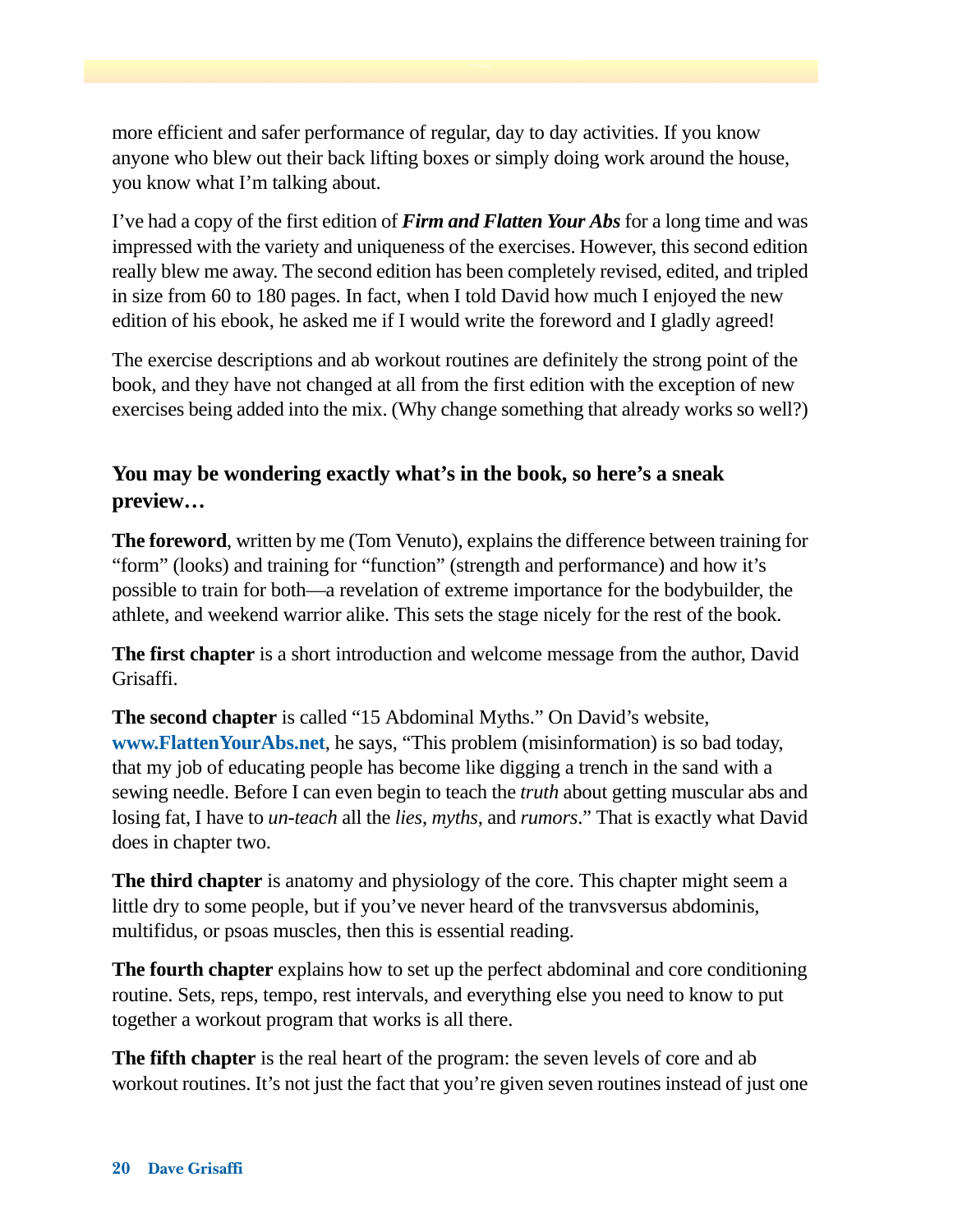that makes this chapter so valuable, it's that each routine increases in difficulty step by step to accommodate increasing levels of fitness.

**The sixth chapter** continues in the heart of the program with descriptions and photographs of more than 50 abdominal and core conditioning exercises. I can guarantee you that, unless you are a veteran exerciser or fitness professional, you have never seen the majority of these exercises before. If you are bored with crunches, sit-ups and leg raises, you are going to *love* this!

**The seventh chapter** is called, "Top 15 Nutrition Secrets to Flatten Your Abs." People who already have my *Burn the Fat, Feed the Muscle* ebook will no doubt be familiar with most of the principles in chapter 7. However, a brief tutorial on fat burning nutrition is an absolute must in any good book about getting six-pack abs. Because, as the saying goes, "abs are made in the kitchen, not just in the gym."

**The eighth chapter**, "Ask David: Q & A," is a real gem. This is the part of the book that has been expanded the most since the first edition. David gets thousands of questions by email every month, and he has take the most frequently asked questions and compiled them right here in chapter eight.

**The ninth and final chapter** is a brief resource directory of recommended products and services. This includes online personal training, ebooks, audio CDs, and equipment.

So now you know what's in the ebook, but you also may be wondering about the exercises and whether you need any special equipment to do them. Good question, since not everyone wants to train in a health club. Many of David's exercises can be done with just your body weight. Others require a stability ball (Swiss ball), and a handful can be done with a cable apparatus you'd find in any gym. This means you can train at home or in a gym, whichever you prefer.

So who will benefit from this ebook? Well, just about anybody. The information applies to you if you are overweight' if you suffer from lower back pain; if you are recovering from C-section, hernia, or abdominal surgery; if you're pregnant or post-pregnancy; if you're an athlete; or even if you're a bodybuilder like me.

The principles in David's ebook are scientifically tested and proven. A graduate of the prestigious Chek Institute with a total of six certifications, David has the credentials and has conducted the research to back up his claims. He spends every day in the trenches, practicing what he preaches as a personal trainer and strength coach for clients as diverse as housewives to professional boxers and golfers.

In summary, *Firm and Flatten Your Abs* is a groundbreaking ebook because it is about form and function, not just form. Stated differently, David's program will help you